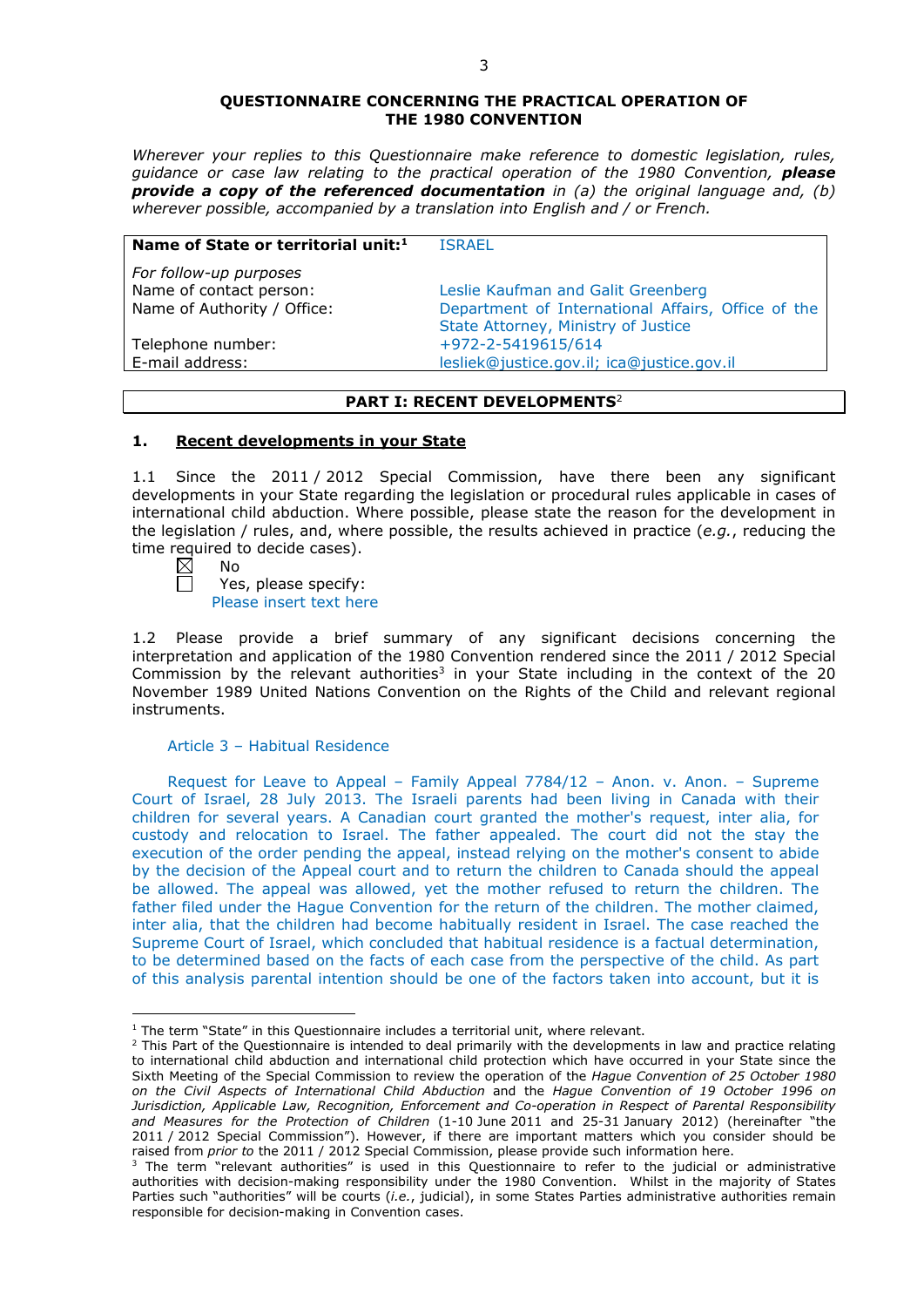(See this case further below under Article  $13(1)(a)$  – consent/acquiescence)

Article 13(1)(a) - Consent/Acquiescence

Family Appeal 741/11 - O.B-H. v. S.B-H. - Supreme Court of Israel - 17 May, 2011. Israeli parents lived in the United States with their young daughter. While on a visit to Israel their marriage broke down. The mother filed in a court in Israel for divorce, custody, etc., and obtained a non-exit order against the father. The parents then negotiated a draft agreement, pursuant to which, inter alia the mother and child would stay in Israel while the father would have visitation, and the mother would request to cancel the non-exit order against the father. The agreement was not signed as the mother did not agree with the financial provisions, but she did agree to cancel the non-exit order. The father returned to the U.S. and informed the mother that he expected her to return the child to the U.S. at the end of the visit. When she did not do so, the father commenced proceedings for the return of the child. The case reached the Supreme Court of Israel. All three judges agreed that the U.S. was the child's habitual residence. One judge ruled that although the draft agreement wasn't signed, it evidenced the father's consent to the child staying in Israel. Further, the mother's consent to canceling the non-exit order evidenced her reliance on the father's agreement to the child staying in Israel. The judge ruled that civil contract law could not be applied in its entirety to agreements in family law matters. She rejected the father's claim that parties would be deterred from negotiation agreements as any concessions could subsequently be used against them as consent, ruling that this case had special circumstances, particularly the partial performance of the draft agreement by the mother canceling the non-exit order and the father leaving. A second judge ruled that the father had acquiesced to the child remaining in Israel by returning on his own to the United States. The father's request for a further hearing was denied.

Request for Leave to Appeal – Family Appeal 7784/12 described above - The father accompanied the mother and children when she temporarily relocated to Israel. Both parents applied to the courts in Israel on various issues concerning the children and also entered into negotiations concerning future arrangements for the children. The mother argued that the father consented/acquiesced to the children being in Israel. The Supreme Court ruled that the father did not consent to the removal of the children to Israel – this was done on the basis of the Judgment of the Canadian court, which he opposed and appealed, and requested a stay of execution of the order pending the appeal. The court further ruled that the father did not acquiesce. He continued to pursue the return of the children to Canada. The father was guided by the best interests of the children not only for the long term but also for the short term, and he therefore accompanied them to Israel to be near them pending the appeal, and to reduce the damage in case he lost the appeal. The court distinguished Family Appeal 741/11 above on the basis of its facts and stated that that case did not set a precedent that negotiations constitute consent or acquiescence.

#### Article 13(1)(b)

Request for Leave – Family Appeal 2270/2013 – D.Z. v. Y. V. D – 30 May, 2013 – Supreme Court of Israel. The Convention applied to only one of two small children removed by their mother from Holland to Israel (the parents were not married and the father was not yet registered as a joint custodian of the younger child, therefore he did not have custodial rights under Dutch law). The mother argued that the return of the older child would put him at grave risk of psychological harm or an otherwise intolerable situation as a result of the separation from his sibling. The Supreme Court stated that it is not possible to set a rule that where there is a risk that siblings will be separated, or a child separated from a parent, the court cannot exercise its discretion in favour of ordering the return of the child – such a rule would negate one of the aims of the Convention, that being that the abducting parent shall not be rewarded for his actions. The court reviewed foreign judgments where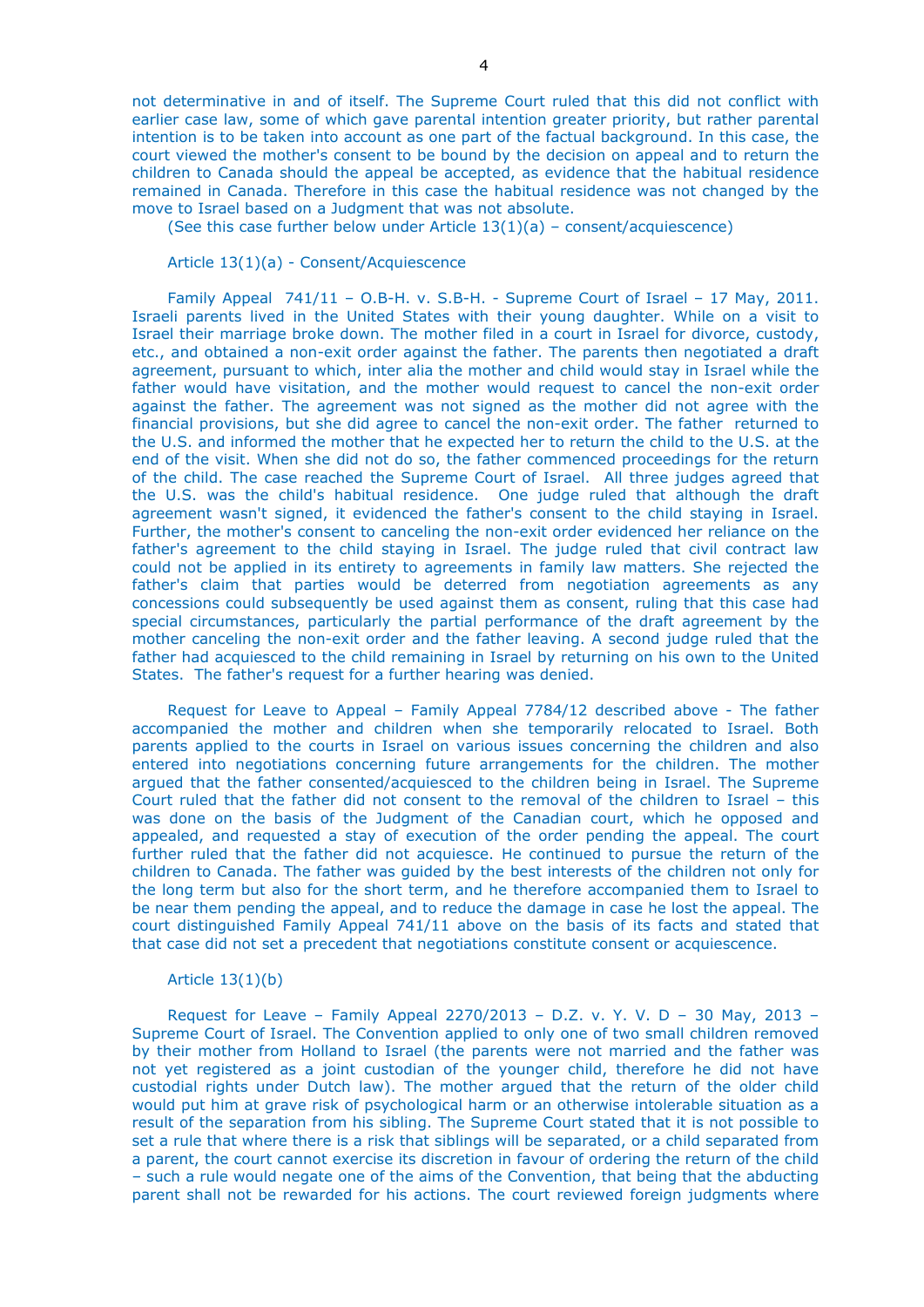there was either a background of violence by the left-behind parent against some of the siblings and therefore the younger children were also deemed to be at risk, or the older siblings opposed their return and the court ruled that they met the exception under Article 13(2). In those cases there was not a possibility to return the situation to the status quo, as not all of the siblings could be returned together due to acts beyond the abduction or the way in which the abductor had conducted herself/himself. In the present case, the Supreme Court noted that the risk of the child being separated from his brother and the ensuing harm did not stem from the younger child's desire to stay in Israel, nor from a fear that harm would be caused to him if returned to Holland. Rather, the risk stemmed from the mother's refusal to return to Holland and the fact that she was not obligated to do so. Nothing prevented her from returning to Holland and thus prevent a separation of the siblings. To accept the mother's claims would widen the exception in Article 13(1)(b) and undermine the goals of the Convention. The court therefore ordered the return of the child, noting the terms of return prescribed by the lower court, including housing for the mother. Issues concerning the mother's entry to Holland and a claim concerning the possibility of criminal prosecution were resolved through cooperation between the Central Authorities.

The case of Request for Leave to Appeal – Family Appeal 5582/14 – Supreme Court of Israel, 18 September, 2014, demonstrated conditions that the courts have attached to return orders where it felt that the onus under Article 13(1)(b) was not lifted but the court still felt the need to make provisions for safe return. In this case the court ordered that the left-behind father deposit the amount of \$36,000 to cover needs of the mother and child upon return, and that the mother did not have to provide any details concerning the method and route of return to the Netherlands. The mother was given 48 hours to return and was permitted to return via a flight to a third country and ongoing train travel, after which she was to confirm to the father that she and the child had arrived.

In Family File 16925-04-16 (Nazareth Family Court) the taking father was deported from the United States as a result of a number of criminal convictions. The mother traveled with the children to Jordan to visit the father and he subsequently abducted the children to Israel. The court rejected the father's claim under Article 13(b) that the children would be exposed to a grave risk of harm as a result of the separation from the father, ruling that the father's entry prohibition could perhaps be resolved on other bases, including humanitarian.

#### Article 15

Request for Leave to Appeal – Family Appeal  $1930q14$  – Anonymous v. Anonymous – 5 June, 2014 – Supreme Court of Israel. The Supreme Court dealt with the question of how courts in Israel should handle motions for declarations under Article 15. It ruled that even though Israeli law enables an individual (as opposed to "authorities" as stated in Article 15) to submit a motion under section 15 to the courts in Israel, the court must exercise its discretion and decide whether the motion which was filed is consistent with the purpose of the Convention. The mechanism is intended for those cases where the requested State wishes to receive assistance from the other State by explaining its stance according to its own domestic laws regarding the legality of the removal/retention of the child, not to create a double enquiry on habitual residence as this needlessly complicates the main action in a way that undermines the objectives of the Convention. Determination of habitual residence must be resolved by the court in the requested State.

#### Criminal Prosecution

Criminal Appeal 5463/11 and 6328/11 - R.B. v. State of Israel – Supreme Court of Israel, 4 February, 2013. The taking parent – the mother – failed to comply with a Judgment of the Supreme Court of Israel ordering her to return a child to his custodial father in Belgium, and the child, age 9, immediately disappeared. The mother gave different versions with respect to the child's disappearance, denied her involvement while claiming that she had to protect her son from returning to Belgium, and then claimed her right to remain silent. The mother was arrested and charged under Israel's criminal code with Abduction from Custody and Violation of a Lawful Direction. The case ultimately reached the Supreme Court. She was convicted on both charges. The lower court did not find the mother's testimony credible and ruled that integral circumstances showed that she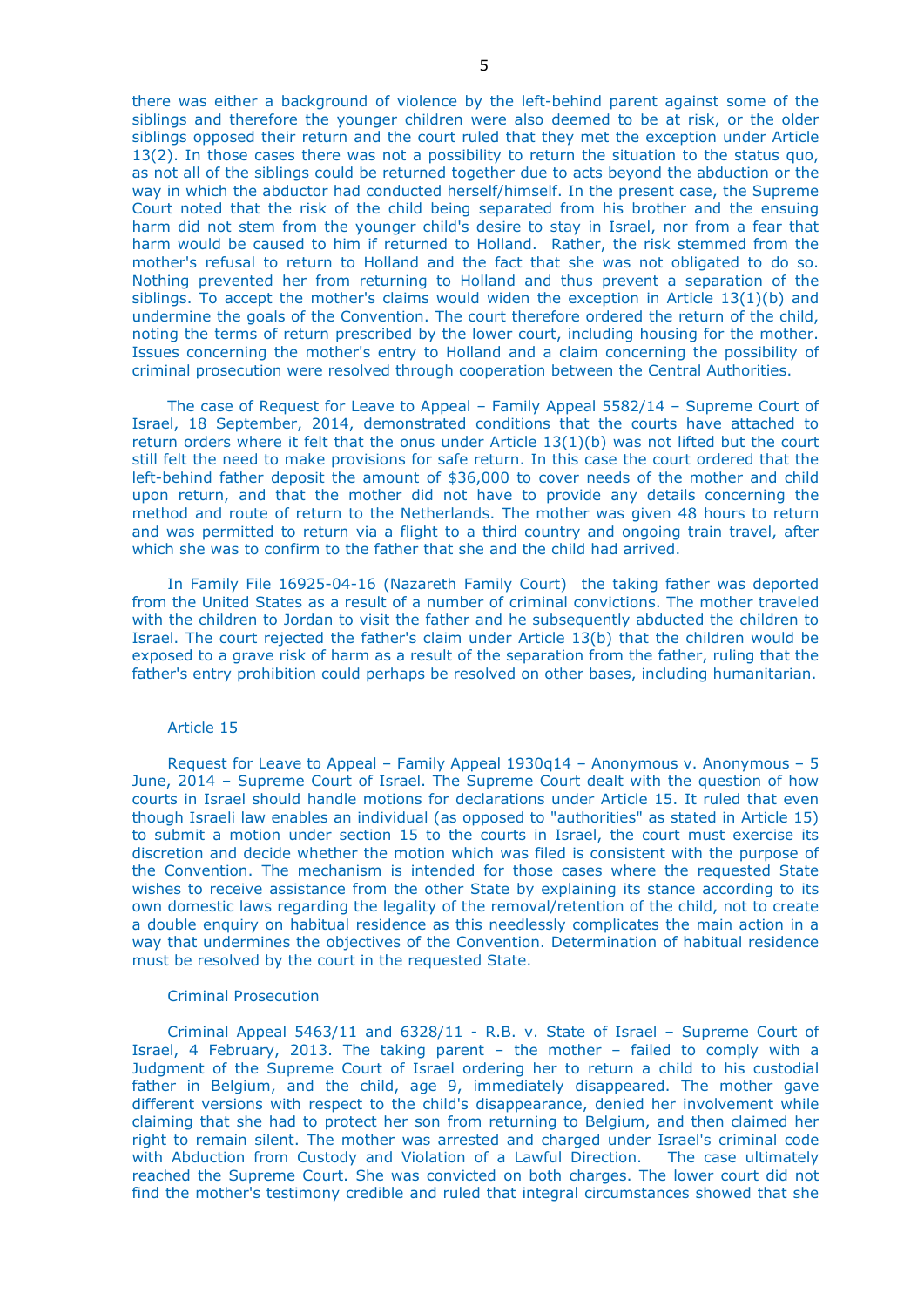was involved in the child's disappearance. Although other elements were involved in the child's disappearance, this was not enough to deny the mother's involvement and that the disappearance was carried out with her consent and coordination. The court stated that it was convinced that the mother could still contribute to the execution of the return order so that the child would not have to grow up without his mother and father and that should she do so, this would serve as an important consideration for the mitigation of her punishment, particularly when the main concern was the wellbeing of the child. The mother did not cooperate, and was subsequently sentenced to five years imprisonment on the offence of abduction from custody and one year imprisonment concurrently on the offence of violation of a lawful order.

1.3 Please provide a brief summary of any other significant developments in your State since the 2011 / 2012 Special Commission relating to international child abduction.

In 2014 the Israeli government proposed a bill which included a rule stating that a parent who wishes to relocate or move his habitual residence to a foreign country together with his child, shall notify the other parent immediately once such a decision is taken, and at least 90 days before the scheduled date of his departure from Israel. Also, he shall propose that the other parent sign an agreement that would assure that their parental responsibility would be carried out, together and separately, after the relocation to the foreign state. According to the proposed rule, the parent remaining in Israel is to inform the parent requesting relocation of his position concerning the relocation within 21 days of receiving the proposal.

Should the parents be unable to reach an agreement, it would be necessary to obtain the approval of the court in order to relocate. The proposed bill is currently subject to debate, but the rule above seems to enjoy broad consensus.

It is hoped that should this bill be enacted into a law, this will encourage parents to relocate legally rather than resort to wrongful removal/retention.

### **2. Issues of compliance**

2.1 Are there any States Parties to the 1980 Convention with whom you are having particular challenges in achieving successful co-operation? Please specify the challenges you have encountered and, in particular, whether the problems appear to be systemic.

- No  $\overline{\boxtimes}$ 
	- Yes, please specify:

The Israeli Central Authority (ICA) is experiencing challenges with certain State Parties, which appear to be systemic, in the following areas in particular:

- 1) Difficulties in communication with some Central Authorites
	- 2) Delays in location of taking parent and child
	- 3) Difficulties in securing legal aid / legal representation
	- 4) Delays in institution and conduct of judicial proceedings
	- 5) Effective enforcement of judicial orders for return

2.2 Are you aware of situations / circumstances in which there has been avoidance / evasion of the 1980 Convention?

- $\perp$ No 反
	- Yes, please specify:

The ICA is experiencing State Parties who apply political considerations with respect to applications concerning children who are habitually resident in certain parts of Israel. This has occured with respect to Central Authorities who are hesitant to or will not accept an application from a child habitually resident in certain parts of Israel, or requested judicial authorities who have ruled that the Convention does not apply as its State does not recognize that area as being part of Israel.

### **PART II: THE PRACTICAL OPERATION OF THE 1980 CONVENTION**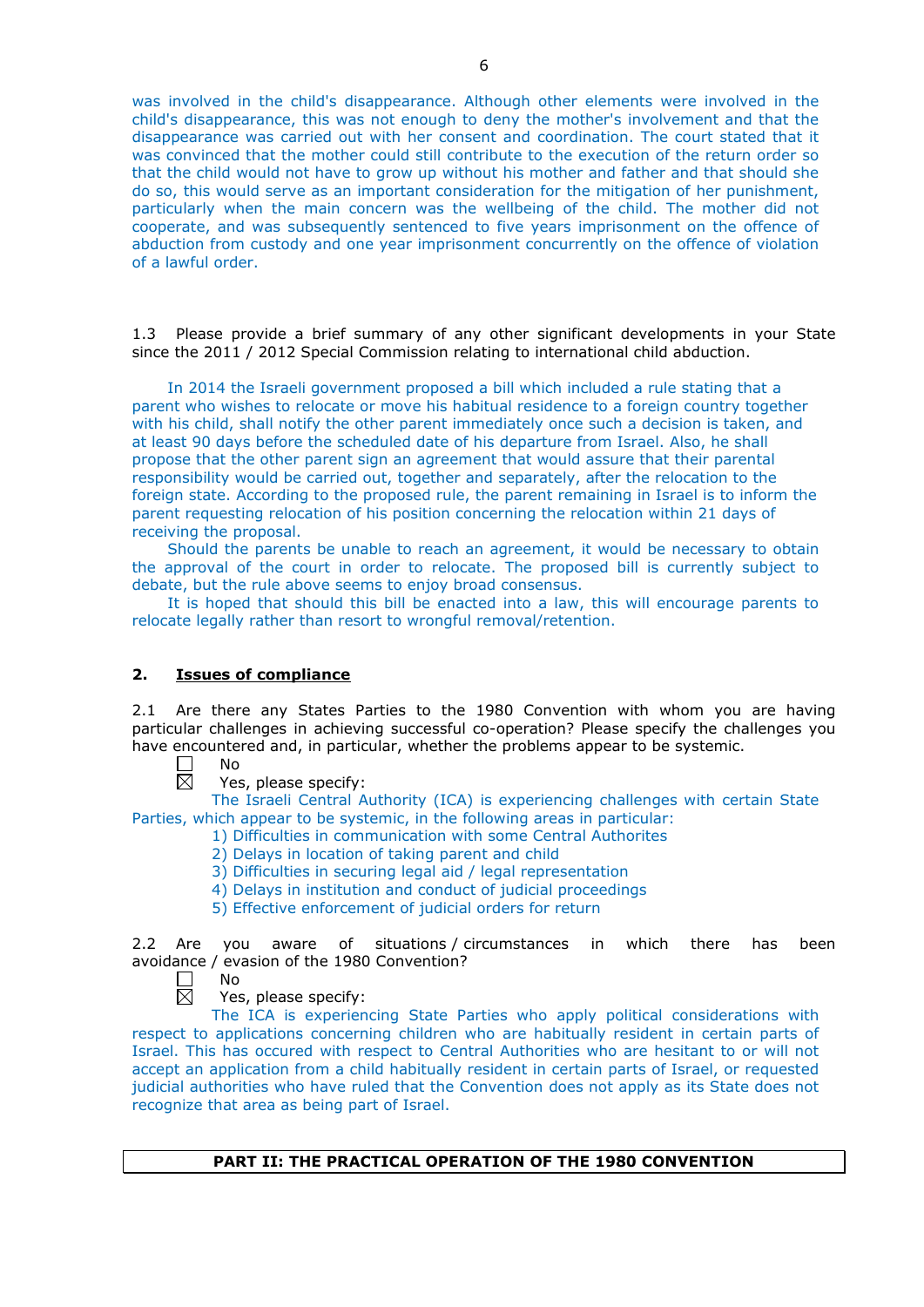### **3. The role and functions of Central Authorities designated under the 1980 Convention**<sup>4</sup>

#### *In general*

3.1 Have any challenges arisen in practice in achieving effective communication or cooperation with other Central Authorities?

 $\Box$ No 岗

Yes, please specify:

Some Central Authorities do not respond to communications or respond only after repeated requests or lengthy delays. Some countries do not update changes in contact details on the Hague Conference website, which causes delays in communication. Some Central Authorities do not provide updates in cases, and only do so after being requested to do so. Some Central Authorities still do not communicate by email but rather by regular mail, which causes significant delays in the handling of cases. In some instances the ICA has had no alternative but to seek diplomatic intervention in order to attempt to communicate with a foreign Central Authority - diplomatic channels should not have to be resorted to in order to achieve cooperation on such a basic issue. Lack of communication has resulted in the timeframe for the filing of an appeal lapsing.

3.2 Have any of the duties of Central Authorities, as set out in **Article 7** of the 1980 Convention, raised any particular problems in practice either in your State, or in States Parties with whom you have co-operated?

No 岗

Yes, please specify:

Article 7(a) - see section 3.6 below

Article 7(b) - some State Parties do not have mechanisms to prevent reabduction of children prior to the commencement of judicial proceedings - eg. there is no possibilty to secure provisional measures such as depositing of passports, obtaining orders preventing the removal of the child from the jurisdiction pending the legal proceedings

Article  $7(c)$  - Voluntary return mechansims should not come at the expense of initiating timely return proceedings where necessary. For example, in Israel the taking parent is given a limited window of two weeks to consider voluntary return failing which proceedings are then instituted. However in some State Parties, the process turns into an elongated process in and of itself, where each parent presents their full claims, often necessitating translation of documents. In some extreme cases, the requested Central Authority has even suggested, based on the taking parents' claims, that the left-behind parent reconsider whether s/he wishes to pursue the case. In the view of the ICA, such a process not only can cause severe delays in the case, but in effect usurps the function of the judicial authority.

Article 7(e) - in some cases the ICA has experienced difficulties in obtaining information from requested Central Authorities with respect to the laws and regulations, such as they may exist, governing Hague Convention proceedings in their jurisdictions. As such, it can be very difficult to provide left-behind parents with much-needed clarity concerning the proceedings and time-frames they will be facing.

Article  $7(f)$ , (g) and (h) - see below.

Article 7(i) - the ICA has often experienced difficult obtaining cooperation from some Central Authorities in receiving information concerning the nature of proceedings in their State as well as timely updates, often resulting in lengthy delays and in an extreme case, resulting in a parent missing a deadline for the filing of an appeal.

3.3 Has your Central Authority encountered any challenges with the application of any of the 1980 Convention provisions? If so, please specify.

- No
- $\overline{\boxtimes}$ Yes, please specify:

1) The ICA has been experiencing severe difficulties in some Contracting States in which the judicial authorities are not complying with Article 11 of the Convention by failing to conduct expeditious proceedings.

<sup>-</sup><sup>4</sup> See also Section 5 below on "Ensuring the safe return of children" which involves the role and functions of Central Authorities.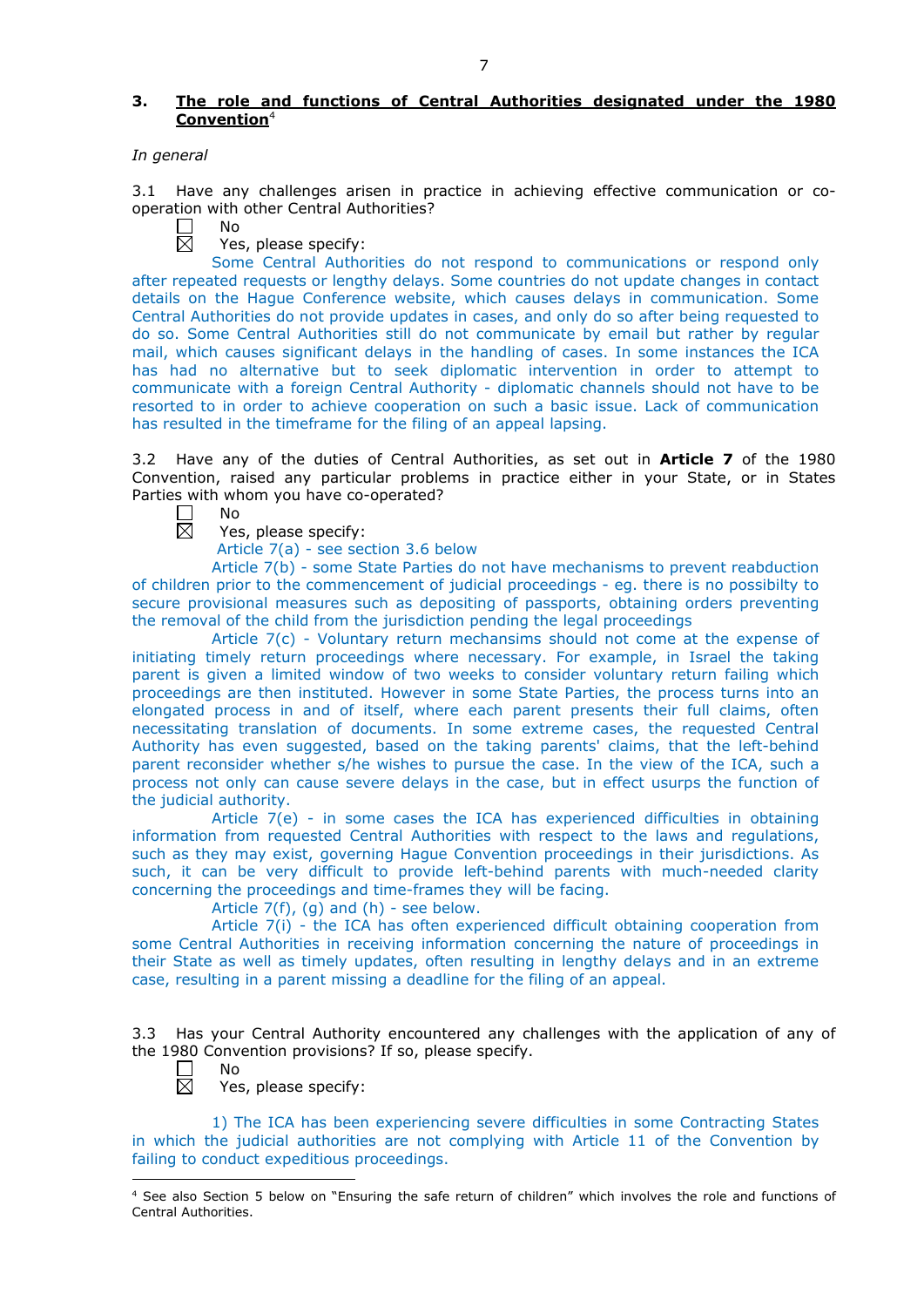2) Some courts appear to be deciding cases based on custody considerations rather than in accordance with the provisions of the Hague Convention. For example, in one case the court ruled that the children should not be returned to Israel based, inter alia on the adequate environment in the requested country, the rapid and satisfactory in which they adapted (even though the application had been filed well within one year and the consideration of adaptation was irrelevant). In addition, in some cases there have been expert reports that relate more to general considerations of overall best interests of children, raising the question of what instructions were given by the court to the expert and whether the content of the requested report was specific and restricted to considerations under the Hague Convention.

#### *Legal aid and representation*

No

3.4 Do the measures your Central Authority takes to provide or facilitate the provision of legal aid, legal advice and representation in return proceedings under the 1980 Convention (**Art. 7(2)-(g)**) result in delays in proceedings either in your own State, or, where cases originate in your State, in any of the requested States you have dealt with?

┍ 反

Yes, please specify:

In incoming cases, as Israel has made the reservation to the third paragraph of Article 26 of the Convention, the ICA acts very promptly to assist the parent in securing counsel, either by providing, if necessary a list of private attorneys in Israel broken down by geographic area and including a list of other languages of communication, or, upon being provided with documentation from the requesting State that the parent qualifies for legal aid in that State, by immediately forwarding an urgent request to the Legal Aid Bureau in Israel for the appointment of an attorney to represent the parent. Attorneys are normally appointed very quickly.

In outgoing cases, Israel has encountered various difficulties and delays in other member States. One country requires extensive documentation (some of which is difficult to obtain) together with translations, to support a request for legal aid. The parent must go to great time and expense to secure and translate all of these documents. The request for legal aid is then brought before the courts. This procedure can take a very long period of time, and delays the filing of the Hague Convention application.

3.5 Are you aware of any other challenges in your State, or, where cases originate in your State, in any of the requested States you have dealt with, regarding the obtaining of legal aid, advice and / or representation for either left-behind parents or taking parents?<sup>5</sup> No

 $\overline{\boxtimes}$ 

<u>.</u>

### Yes, please specify:

In Israel, we have encountered instances where the left behind parent has been unable to show either a general entitlement to legal aid in their own country or entitlement in the specific case, as the proceedings are expected to take place in Israel. In these instances, we have faced challenges in providing the left behind parent with legal aid in Israel absent the certificate of entitlement and the parent must show, in such a case, that they would be entitled to legal aid in Israel. This has posed challenges in some cases and

<sup>5</sup> See paras 1.1.4 to 1.1.6 of the "Conclusions and Recommendations of the Fifth Meeting of the Special Commission to review the operation of the *Hague Convention of 25 October 1980 on the Civil Aspects of International Child Abduction* and the practical implementation of the *Hague Convention of 19 October 1996 on Jurisdiction, Applicable Law, Recognition, Enforcement and Co-operation in Respect of Parental Responsibility and Measures for the Protection of Children* (30 October – 9 November 2006) (hereinafter referred to as the ["Conclusions and Recommendations of the 2006 Special Commission"](https://assets.hcch.net/upload/concl28sc5_e.pdf)) and paragraphs 32 to 34 of the [Conclusions and Recommendations of the Special Commission](https://assets.hcch.net/upload/wop/concl28sc6_e.pdf) to review the operation of the Hague Convention of *[19 October 1980 on Jurisdiction, Applicable law, Recognition, Enforcement and Co-operation in Respect of](https://assets.hcch.net/upload/wop/concl28sc6_e.pdf)  [Parental Responsibility and Measures for the Protection of Children](https://assets.hcch.net/upload/wop/concl28sc6_e.pdf)* (1-10 June 2011 and 25-31 January 2012) (hereinafter the "C&R of the 2011/2012 Special Commission") (available on the Hague Conference website at < www.hcch.net > under "Child Abduction Section" then "Special Commission meetings").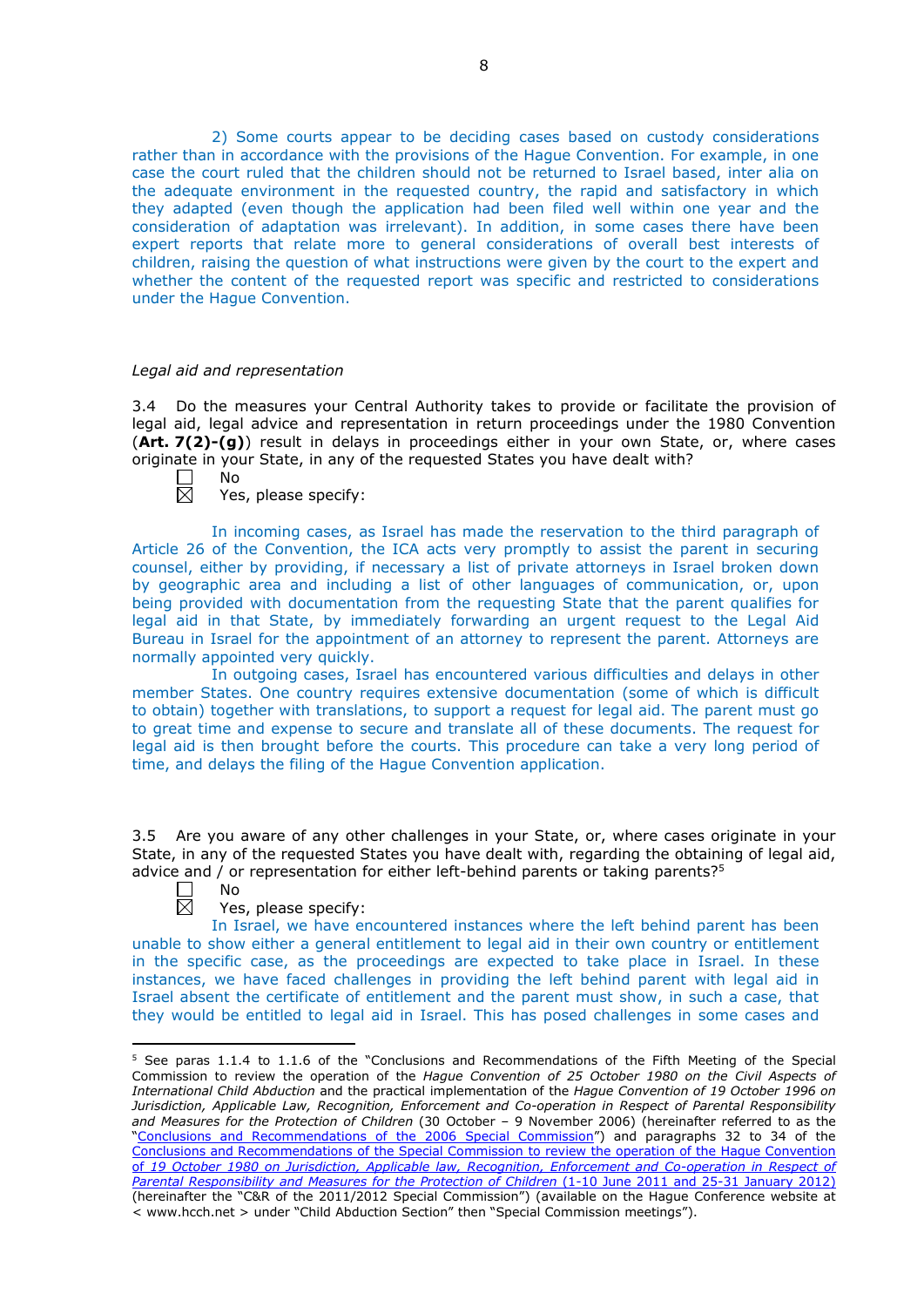Israel has made attempts to resolve this both on a case-by-case basis as well as vis-à-vis the legal aid office in Israel.

Israeli left-behind parents face significant challenges in some jurisdictions in obtaining any kind of representation. In some jurisdictions, the system of legal aid is open only to nationals of the requested State, thereby leaving the left behind parent with no financial ability to bring proceedings against the taking parent. In a number of more extreme cases, no attorney was found in the requested State who was sufficinetly aware of the 1980 Convention and willing to represent the left behind parent in a petition for return to the Court. Despite significant efforts made to secure counsel for the left behind parent via the Central Authority, no petition has been filed to date, 3 years after an application for return was filed with the Requested Central Authority, due to lack of representation.

Language barriers continue to pose challenges in some jurisdictions. The ICA has recently updated its own list of attorneys to reflect the languages spoken by attorneys in the private sector qualified to handle Hague cases. The Legal Aid office in Israel also makes all efforts to provide eligible left behind parents with attorneys who possess the relevant language skills to handle the cases assigned.

#### *Locating the child*

3.6 Has your Central Authority encountered any challenges with locating children in cases involving the 1980 Convention, either as a requesting or requested State?

- **Contract** No 岗
	- Yes, please specify the challenges encountered and what steps were taken or are considered to be taken to overcome these challenges:

As a requesting State, Israel has on numerous occasions experienced difficulties in having children located in other countries. In many cases there are excessive delays in other contracting states in determining or confirming the child's location. Some countries will not allow an application to proceed until the child's location has been confirmed, and even where an exact address has been provided, there have been delays of several months to confirm the child's location. In some cases where the location was not known, excessive periods of time have passed with little information being provided as to the efforts to locate the child.

Difficulties are also being experienced in cases where a foreign court has ordered the return of abducted children but the taking parent has disappeared with the child, thus preventing the return. The foreign Central Authority at first stated that their role in the case was completed and that the left-behind parent must file a criminal complaint. In parallel, Israel has had to make requests for legal assistance in the criminal sphere due to lack of civil alternatives.

As a requested State, Israel has taken many steps to ensure the most expeditious and effective measures for locating children, when necessary. State Attorney Guidelines were established many years ago, and a special liaison officer in the Israel Police was appointed, to streamline and expedite the procedures for locating children. In difficult cases, the ICA works in close coordination with the police liaison officer to ensure that all investigative methods are being utilized. In one particularly difficult case after a court order for the return of the child, the taking parent, with the assistance of unknown factions, placed the child in hiding and despite intensive and extensive investigative efforts, the Israel Police were unable to locate the child. The mother was criminally prosecuted, convicted and imprisoned as a result.

The ICA also works closely with Interpol in order to locate abducted children. In addition, the ICA now has direct access to border control records and, provided that it has the necessary information, can determine almost instantly whether a child entered or exited Israel.

3.7 Has your Central Authority worked with any external agencies to discover the whereabouts of a child wrongfully removed to or retained within your State (*e.g.*, the police, Interpol, private location services)?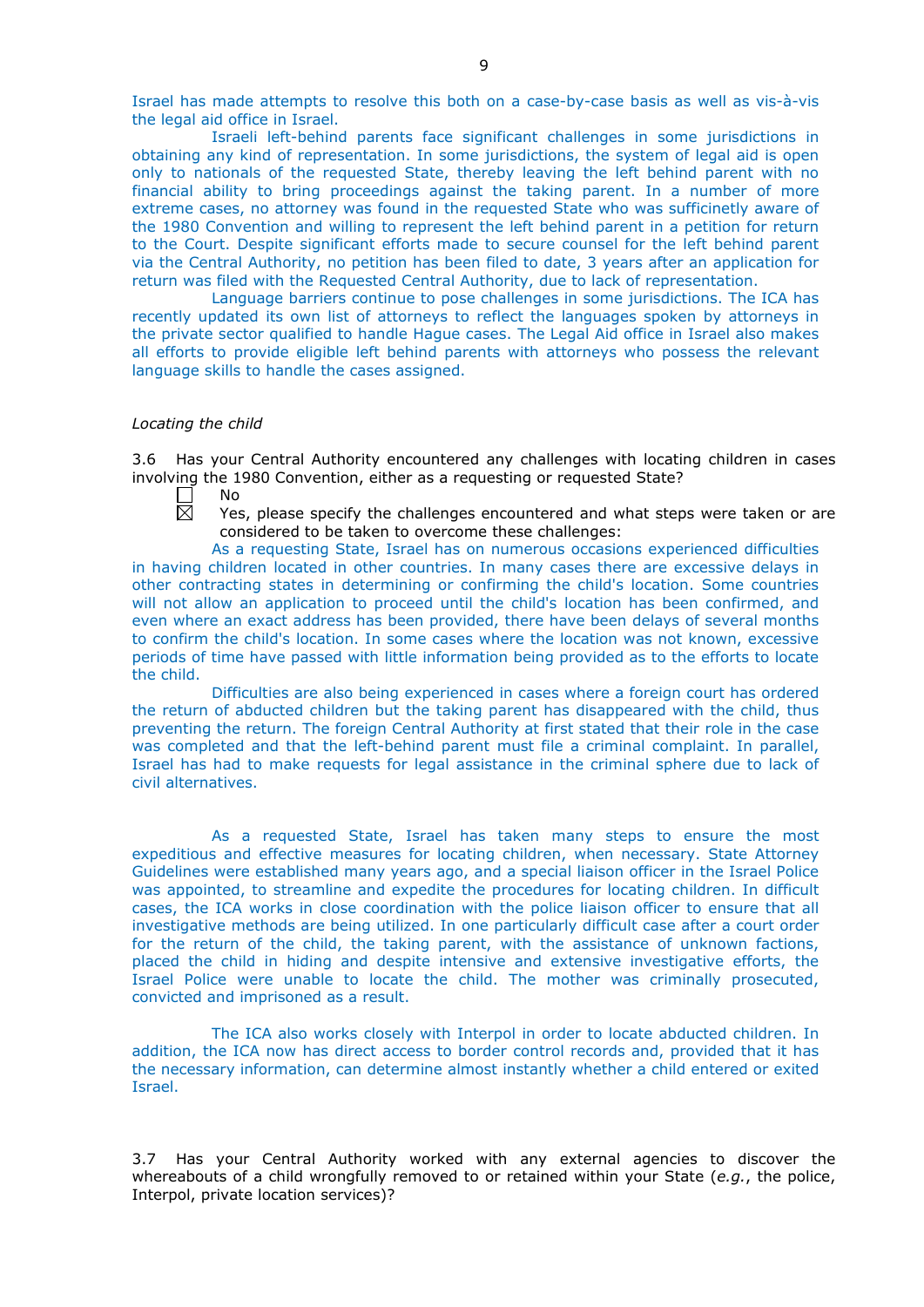

Yes, please share any good practice on this matter:

As stated above, the ICA works very closely with the Israel Police and Interpol, and when necessary, relevant orders are issued by the Court to allow for investigative measures to be taken to locate the parent and children. It further works in cooperation with other government ministries including the Ministry of Education and the Ministry of Social Welfare, in cases where these agencies might have information that may assist in locating children.

### *Information exchange, training and networking of Central Authorities*

3.8 Has your Central Authority shared its expertise with another Central Authority or benefited from another Central Authority sharing its expertise with your Central Authority, in accordance with the Guide to Good Practice – Part I on Central Authority Practice?<sup>6</sup>

П No 岗

Yes, please specify:

The ICA has stated its interest and willingness to take part in twinning/mentoring arrangements with developing Central Authorities. The ICA also consults with and has been consulted by Central Authorities when challenging issues have arisen, in order to share experiences and practices that may assist in resolving these issues.

3.9 Has your Central Authority organised or participated in any other networking initiatives between Central Authorities such as regional meetings via conference call or videoconference? No

П 岗

Yes, please specify:

The ICA conducted bilateral meetings with the United States Central Authority in 2015 and the Central Authority for France in 2016. It further had a video conference call with the United States. In addition, it participated in seminars organized by the Central Authority for Russia in 2014 and 2015.

*Statistics*<sup>7</sup>

3.10 If your Central Authority does not submit statistics through the web-based INCASTAT database, please explain why.

## *Prompt handling of cases*

3.11 Does your Central Authority have mechanisms in place to ensure the prompt handling of cases?



-

Yes, please specify:

All attorneys and interns who handle cases are provided from the beginning with training on the provisions of the Convention and the need for expedited handling of the cases. Both incoming and outgoing cases are closely monitored. In outgoing cases, the Central Authority will regularly request updates from the requested Central Authority if they are not provided in a timely fashion.

3.12 If your Central Authority is experiencing delays in handling cases please specify the main reasons for these delays:

Delays in outgoing cases are normally caused as a result of: 1) delay by the leftbehind parent in providing the necessary information and documentation in support of his/her request to the ICA; difficulties in obtaining responses from the requested Central Authority.

Delays in incoming cases are normally caused as a result of: 1) insufficient information

 $6$  Available on the Hague Conference website at < www.hcch.net > under "Child Abduction Section" then "Guides to Good Practice". See, in particular, Chapter 6.5 on twinning arrangements.

<sup>7</sup> See paras 1.1.16 to 1.1.21 of the Conclusions and Recommendations of the 2006 Special Commission (*supra.*  note  $5$ ).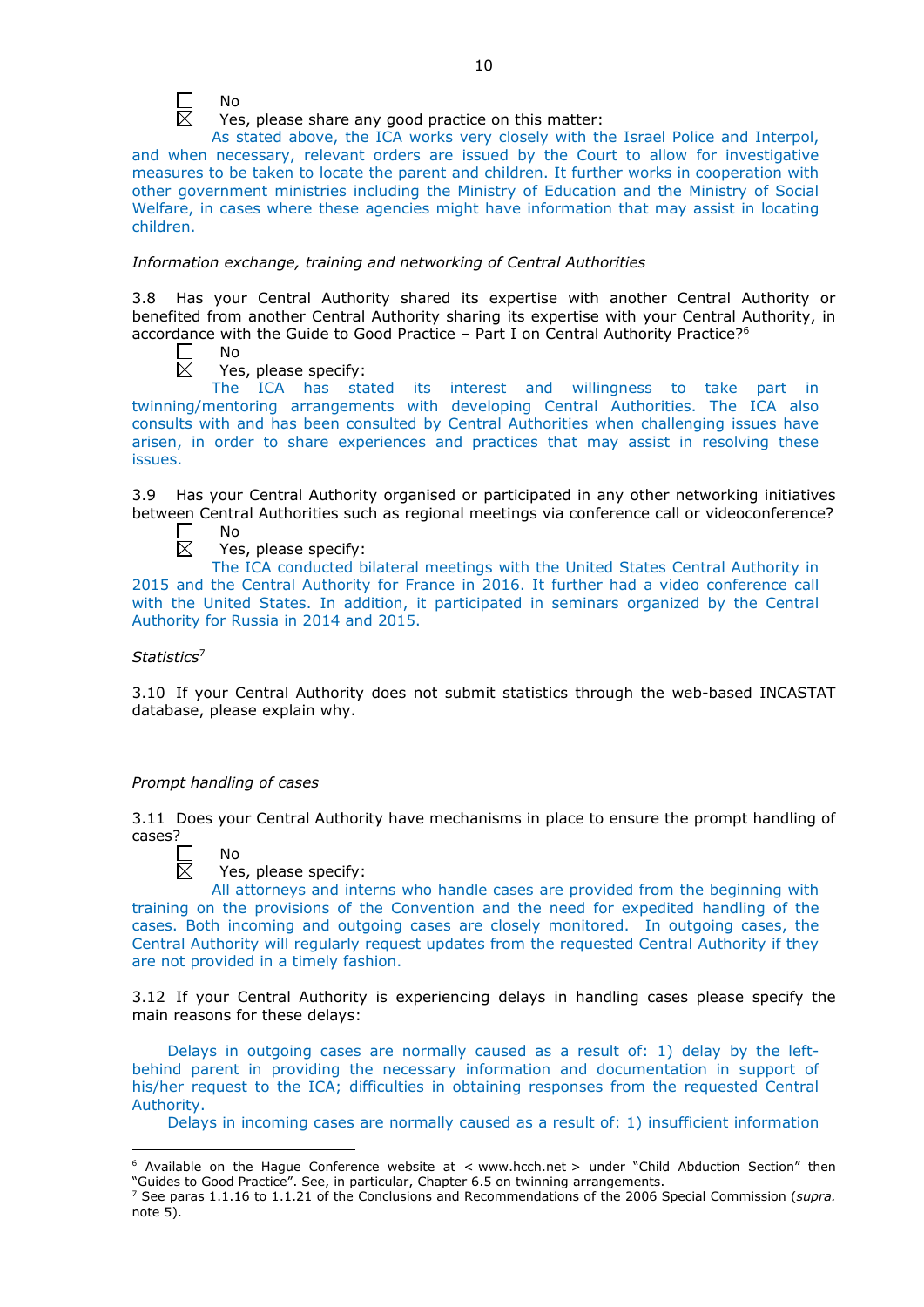being provided in the application from the requesting Central Authority, in particular with respect to the legal basis of the application and supporting documentation; 2) difficulties in obtaining responses and information from the requested Central Authority.

## **4. Court proceedings & promptness**

4.1 Has your State limited the number of judicial or administrative authorities who can hear return applications under the 1980 Convention (*i.e.*, concentration of jurisdiction")?8

 $\boxtimes$ Yes 戸

No, please indicate if such arrangements are being contemplated:

By law, return applications are heard in the first instance in Family Courts in Israel, of which there are 14, with a limited number of judges that hear the applications.

4.2 Does your State have mechanisms in place to handle return decisions within six weeks (*e.g.*, production of summary evidence, limitation of appeals, swift enforcement)?

No  $\boxtimes$ 

Yes, please explain:

In 1995 Israel amended its Civil Procedure Regulations, to include a special chapter governing court proceedings pursuant to the Hague Convention Law. These regulations provide for expedited time frames for filing material, for setting hearing dates, for the filing of appeals, etc. The rules are sufficient to allow the judicial authorities to reach decisions within six weeks, however a number of factors can affect whether or not a decision can be reached within this time, including the complexity of the case and whether an expert's report is necessary The ICA closely monitors the cases, and in appropriate cases will request reasons for delay from the courts. The courts in their Judgments normally set out mechanisms in their orders for returncan provide that allow for swift enforcement, including making orders for the police and welfare authorities to assist in execution where necessary. In such cases the ICA works closely with the police and welfare authorities and any other relevant authorities (for example, border authorities) in order to ensure that any execution operations are coordinated in advance and as quickly and efficently as possible.

4.3 If your response to the previous question is No, does your State contemplate implementing mechanisms to meet the requirement of prompt return under the 1980 Convention (*e.g.*, procedures, bench-books, guidelines, protocols)?

- No, please explain: П
	- Please insert text here
- $\Box$ Yes, please explain: Please insert text here

4.4 If your State is experiencing delays in handling return decisions please specify the main reasons for these delays:

For the reasons above, return decisions are normally executed very quickly. Delays are sometimes caused if the taking parent and/or child requires an entry permit from the requesting country, as this can sometimes be a time-consuming process in that country. Further, in a small percentage of cases where the court ordered conditions for return, the taking parent then challenged those conditions which caused a delay in the return.

4.5 Do your courts regularly order immediate protective measures when initiating the return procedure, so as to prevent a new removal and minimize the harm to the child (*e.g.*, prohibit removal of the child from the jurisdiction, retain documentation, grant provisional access rights to the left-behind parent)?

- $\Box$ No, please explain:
	- Please insert text here

 $\Box$ Yes, please explain:

Measures are ordered on a case-by-case basis and not automatically.

The chapter of Israel's Civil Procedure Regulations that govern Hague Convention proceedings allow the court, if requested, to order numerous protective measures, including:

<sup>-</sup><sup>8</sup> See, *The [Judges' Newsletter](https://www.hcch.net/en/instruments/conventions/publications2/judges-newsletter)* on International Child Protection – Vol. XX / [Summer-Autumn 2013](https://assets.hcch.net/upload/newsletter/nl2013tome20en.pdf) the special focus of which was "Concentration of jurisdiction under the *Hague Convention of 25 October 1980 on the civil aspects of International Child Abduction* and other international child protection instruments".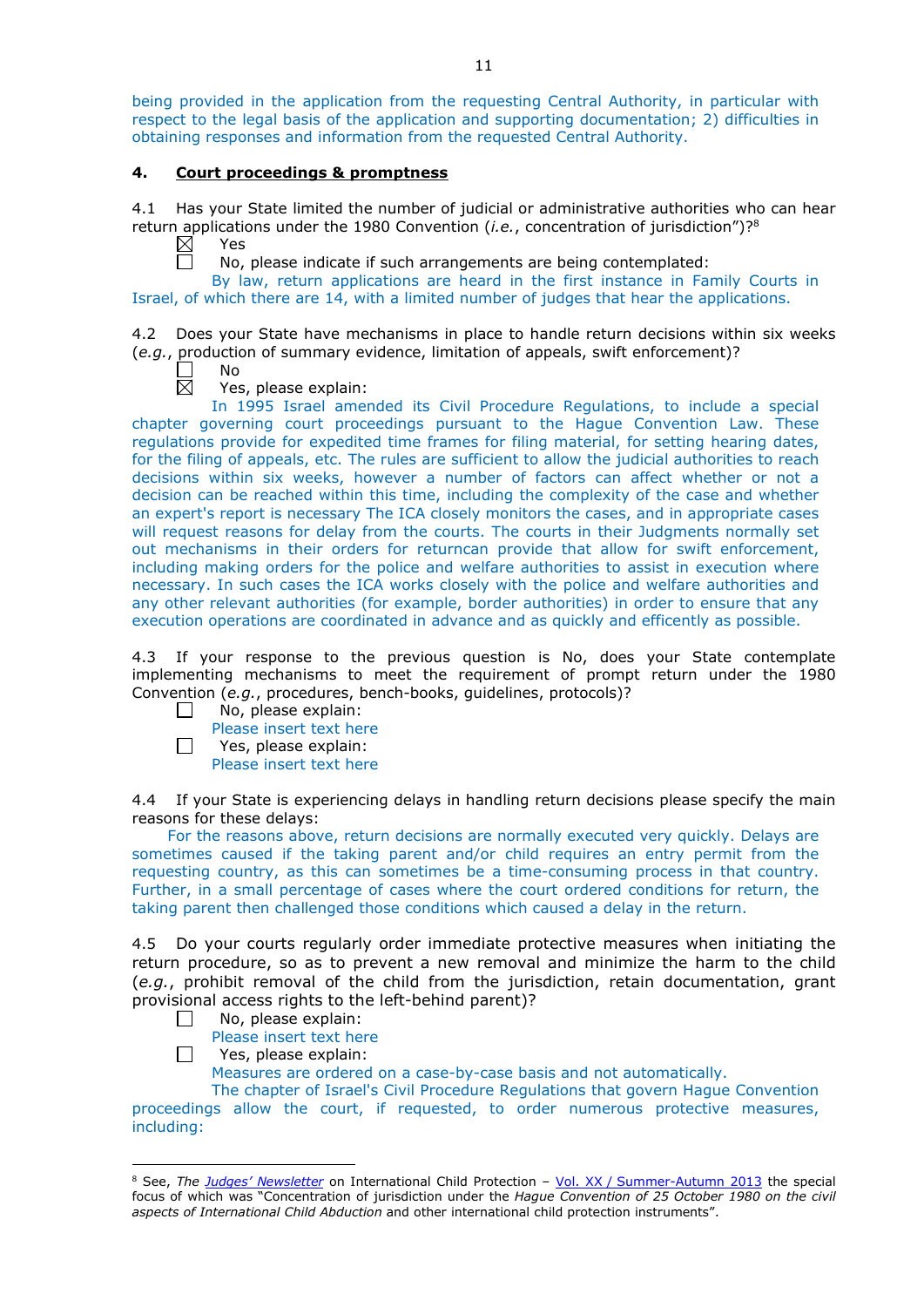(1) an order preventing the child or the person retaining the child from leaving

(2) an order forbidding the child from leaving a place specified in the order;

(3) an order for the depositing of any passport or laissez-passer in the name of the child or one in which the child is registered;

(4) an order instructing the Israel Police to investigate the circumstances of the abduction, to locate the child's whereabouts and to assist a social worker in bringing the child before the court;

(5) any order which in the court's opinion will prevent additional harm to the child or to the rights of interested parties or which will ensure the voluntary return of the or for the sake of resolving the dispute in a peaceful manner. Thus where a left-behind parent travels to Israel for the proceedings, the court may order provisional access.

4.6 Do your courts make use of direct judicial communications to ensure prompt proceedings?

П Yes  $\boxtimes$ 

Israel;

No, please explain:

In Israel legislation is necessary in order to allow for direct judicial communication. Israel is in the process of drafting the necessary legislation.

4.7 If your State has not designated a sitting judge to the International Hague Network of Judges does your State intend to do so in the near future?

Yes

No, please explain: Please insert text here

4.8 Please comment upon any cases (whether your State was the requesting or requested State), in which the judge (or decision-maker) has, before determining an application for return, communicated with a judge or other authority in the requesting State regarding the issue of the child's safe return. What was the specific purpose of the communication? What was the outcome?

Please insert text here

### **5. Ensuring the safe return of children**<sup>9</sup>

*Methods for ensuring the safe return of children*<sup>10</sup>

5.1 What measures has your Central Authority taken to ensure that the recommendations of the 2006 and 2011 / 2012 Special Commission meetings<sup>11</sup> regarding the safe return of children are implemented?

In cases where children are ordered to be returned to Israel and there are welfare concerns, the ICA, whether or not there has been previous involvement of the welfare authorities or whether or not the foreign court has so ordered, will contact its liaison officer in the Ministry of Social Welfare and inform them so that the welfare authorities can take any action that they deem appropriate in order to protect the child.

The ICA also provides information, when requested and/or necessary, as to services that may be available to the taking parent if necessary upon return, including legal, financial, social, protective, etc. It further provides information concerning relevant laws on protection issues and the relief available from courts in Israel so that, if necessary, the taking parent can apply to the court in Israel for any relevant relief even prior to the return.

Normally there are no issues as to a returning parent being able to enter Israel together with the child/children. Should any issue arise, the ICA would then liaise with Israel's Ministry of the Interior in an effort to remove obstacles to the extent possible.

<u>.</u>

<sup>9</sup> See **Art. 7(2)** *h)* of the 1980 Convention.

<sup>10</sup> Where relevant, please make reference to the use of undertakings, mirror orders and safe harbour orders and other such measures in your State.

<sup>11</sup> See the [Conclusions and Recommendations](https://assets.hcch.net/upload/concl28sc5_e.pdf) of the Special Commission of 2006 (*supra.* note 5) at paras 1.1.12 and 1.8.1 to 1.8.2 and 1.8.4 to 1.8.5 and the Appendix to the Conclusions and Recommendations and the [Conclusions and Recommendations of the 2011](https://assets.hcch.net/upload/wop/concl28sc6_e.pdf) / 2012 Special Commission (*supra.* note 5).at paras 39-43.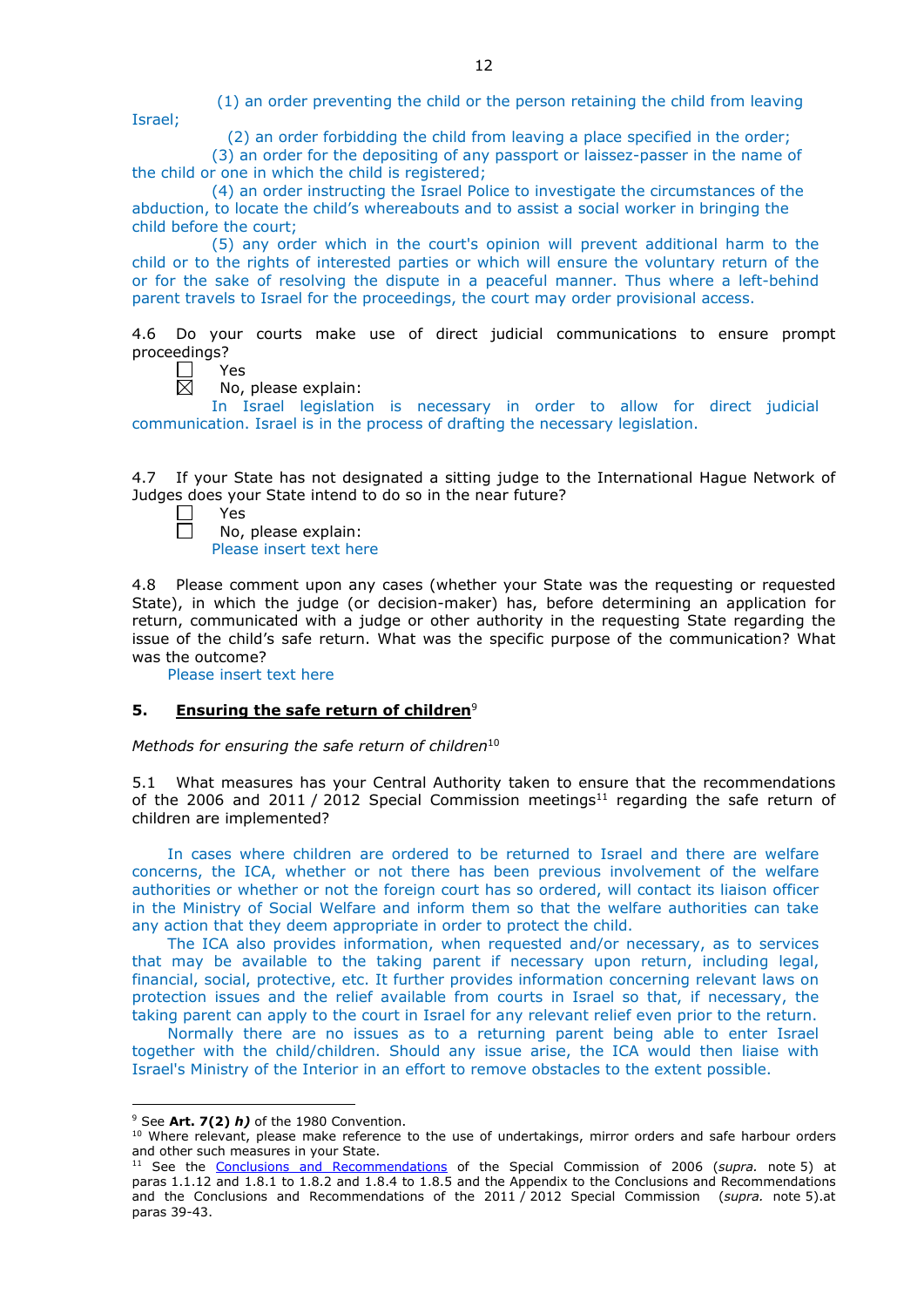To the knowledge of the ICA, Israeli courts have rarely been asked to make safe harbor or mirror orders. In cases where the courts of requested States have ordered undertakings, the ICA will, to the extent necessary and possible, liaise with any relevant authorities with respect to the execution of such undertakings. However after the child is returned, the matter then becomes a private domestic case and the ICA does not have jurisdiction to intervene.

5.2 In particular, in a case where the safety of a child is in issue and where a return order has been made in your State, how does your Central Authority ensure that the appropriate child protection bodies in the *requesting* State are alerted so that they may act to protect the welfare of a child upon return (until the appropriate court in the requesting State has been effectively seised)?

In such cases the ICA will inform the requesting Central Authority of the need to alert the relevant welfare authorities in the requesting State (the knowledge as to which is the relevant authority would be in the hands of the requesting Central Authority, not the ICA). In the event that the order of the Israeli court made the return conditional on certain arrangements being made in advance, the ICA would immediately inform the requesting Central Authority and request confirmation that these arrangements have been put into place, and then notify the court in Israel. When necessary, the ICA has also used the channels of the International Social Services.

In one particular case that reached the Supreme Court of Israel, a psychologist and the welfare authorities in Israel were of the view that the children were at considerable risk due to the exposure to the serious conflict between the parents (one of the children had threatened suicide), and that the children were in need of a prolonged diagnosis in a nondomestic framework, either in Israel or in the requesting country. The ICA, who had been asked to present the position of the welfare authorities in court, therefore approached the requesting CA prior to the hearing to inquire as to whether that country's welfare authorities, who had a history of involvement with the family, could provide such a treatment framework for the children and whether, should the court order the return and in the circumstances of the case, the requesting state could send a social worker to accompany the children back, in order to prevent further harm to the children. The requesting Central Authority answered affirmatively. The Supreme Court therefore ruled that the children would not be at risk and ordered their return in accordance with a timetable to be set in coordination with the competent authorities in Israel and the requesting country, that in accordance with the positions of the competent authorities in both States the children the children would be transferred to a non-domestic treatment facility for further diagnosis, and that the Central Authorities coordinate the arrival of a welfare officer from the requesting State to accompany the children back.

In the above case, and in other cases, where there have been concerns of attempts at re-abduction at the time of execution of the order, the ICA has worked in close coordination with the Israel Police, the welfare authorities and the border authorities in order to escort the children to the airport and ensure that they are able to board return flights without interference. Where there are concerns for the children's welfare upon return, the ICA has asked in advance that the requesting Central Authority notify the welfare authorities of the requested State in advance so that any necessary measures can be taken. The ICA is of the strong belief that where possible, requested States should have a liaison person in the welfare authorities so that any immediate concerns cannot be addressed. Unfortunately in one case the requested State was only able to secure the involvement of welfare authorities several days after the return, and the children suffered further harm in the interim.

5.3 Where there are concerns in the requested State regarding possible risks for a child following a return, what conditions or requirements can the relevant authority in your State put in place to minimise or eliminate those concerns?

This would depend on the type of risks.

As described in paragraph 1.2 above, in one case the court, based on the recommendation of an expert, ordered the return of the children to institutional care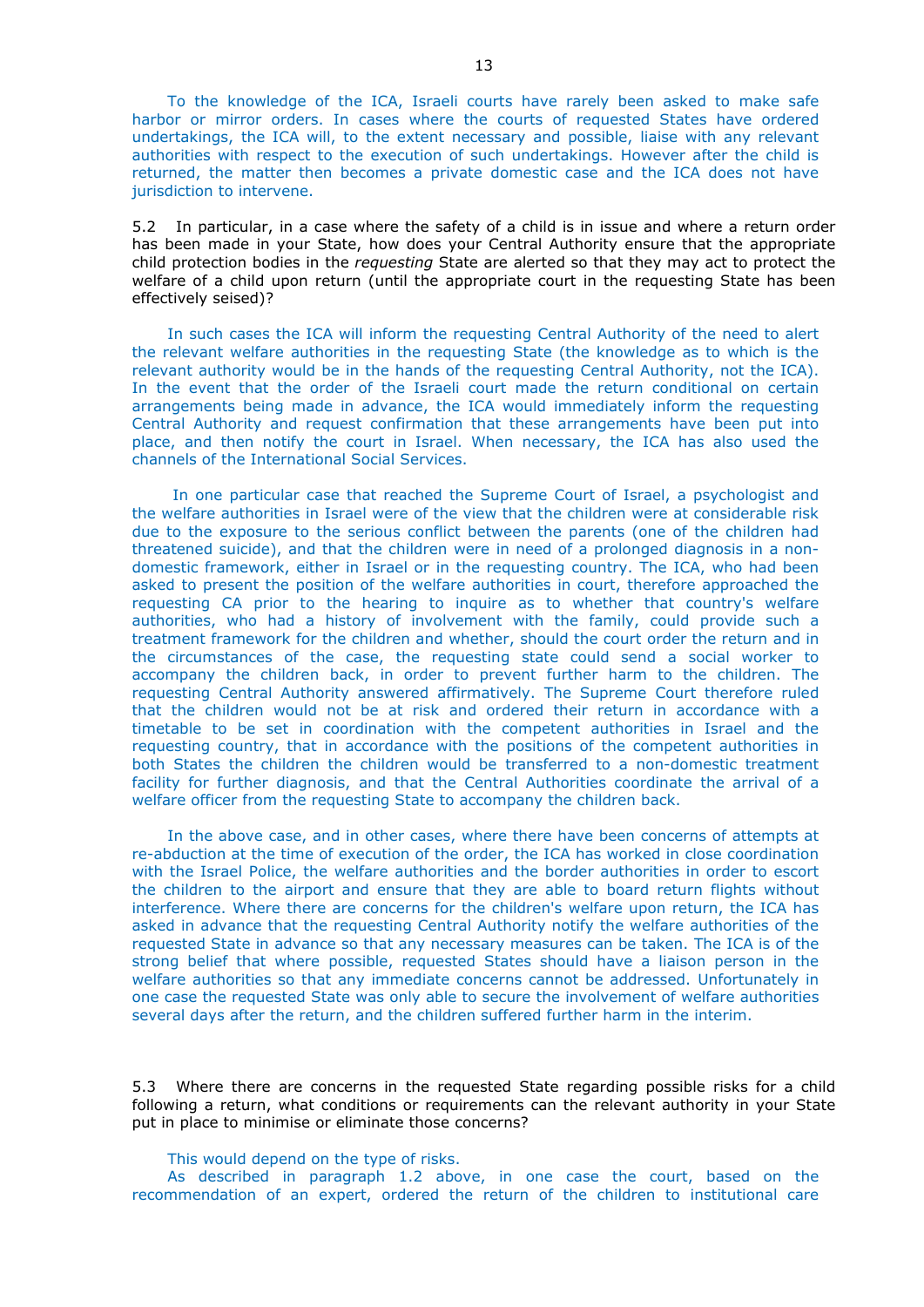pending further diagnosis by the authorities of the requesting State, with the details being coordinated in advance through the Central Authorities. The children were accompanied on the flight by social workers, and the cour ordered that neither parent be on the same flight as the children.

#### *Use of the 1996 Convention to ensure a safe return*

5.4 If your State is not Party to the 1996 Convention, is consideration being given to the possible advantages of the 1996 Convention in providing a jurisdictional basis for urgent protective measures associated with return orders (**Arts 7 and 11**), in providing for their recognition by operation of law (**Art. 23**), and in communicating information relevant to the protection of the child (**Art. 34**)?

 $\mathbf{L}$ No 岗

Yes, please explain:

Yes. Generally speaking, Israel recognizes the positive aspects of the 1996 Convention and is currently in the process of examining the legal ramifications of the implementation of the Convention vis-à-vis Israel's domestic law. An extensive report was prepared some years ago and is presently being updated in light of new legislation on child protection. The Israeli authorities plan to present the report to the various government ministries who would be tasked with the implementation of the 1996 convention for their analysis. The report is planned to be presented for review during the 2017 work year.

#### *Protection of primary carer*

5.5 Are you aware of cases in your State where a primary carer taking parent, for reasons of personal security (*e.g.*, domestic or family violence, intimidation, harassment, etc.) or others, has refused or has not been in a position to return with the child to the requesting State? How are such cases dealt with in your State? Please explain and provide case examples where possible.

To the ICA's knowledge there have not been any such cases since the last Special Commission.

5.6 In particular, would your authorities consider putting in place measures to protect the primary carer upon return in the requesting State as a mean to secure the safe return of the child? Please explain and provide case examples where possible.

Courts in Israel have done so in the past when necessary, for example requiring the left-behind parent to provide temporary separate accomodations for the taking parent as a condition for the return.

#### *Post-return information*

5.7 In cases where measures are put in place in your State to ensure the safety of a child upon return, does your State (through the Central Authority, or otherwise) attempt to monitor the effectiveness of those measures upon the child's return? Would you support a recommendation that States Parties should co-operate to provide each other with follow-up information on such matters, insofar as is possible?

This is a difficult issue that the ICA has dealt with in the past - it is often difficult to follow up due to privacy issues. This is not due to lack of cooperation between Central Authorities, but because the case is then considered a private domestic matter, and the Central Authority is not privy to ongoing information.

While the ICA recognizes the importance and value of being able to follow-up on cases, including as a means to determine the effectiveness of undertakings/mirror orders/safe harbour orders, it is difficult to see how this could be possible, unless a State's domestic laws provides for the release of such information.

5.8 If your State is not Party to the 1996 Convention, is consideration being given to the possible advantages of the 1996 Convention in providing a jurisdictional basis for requesting a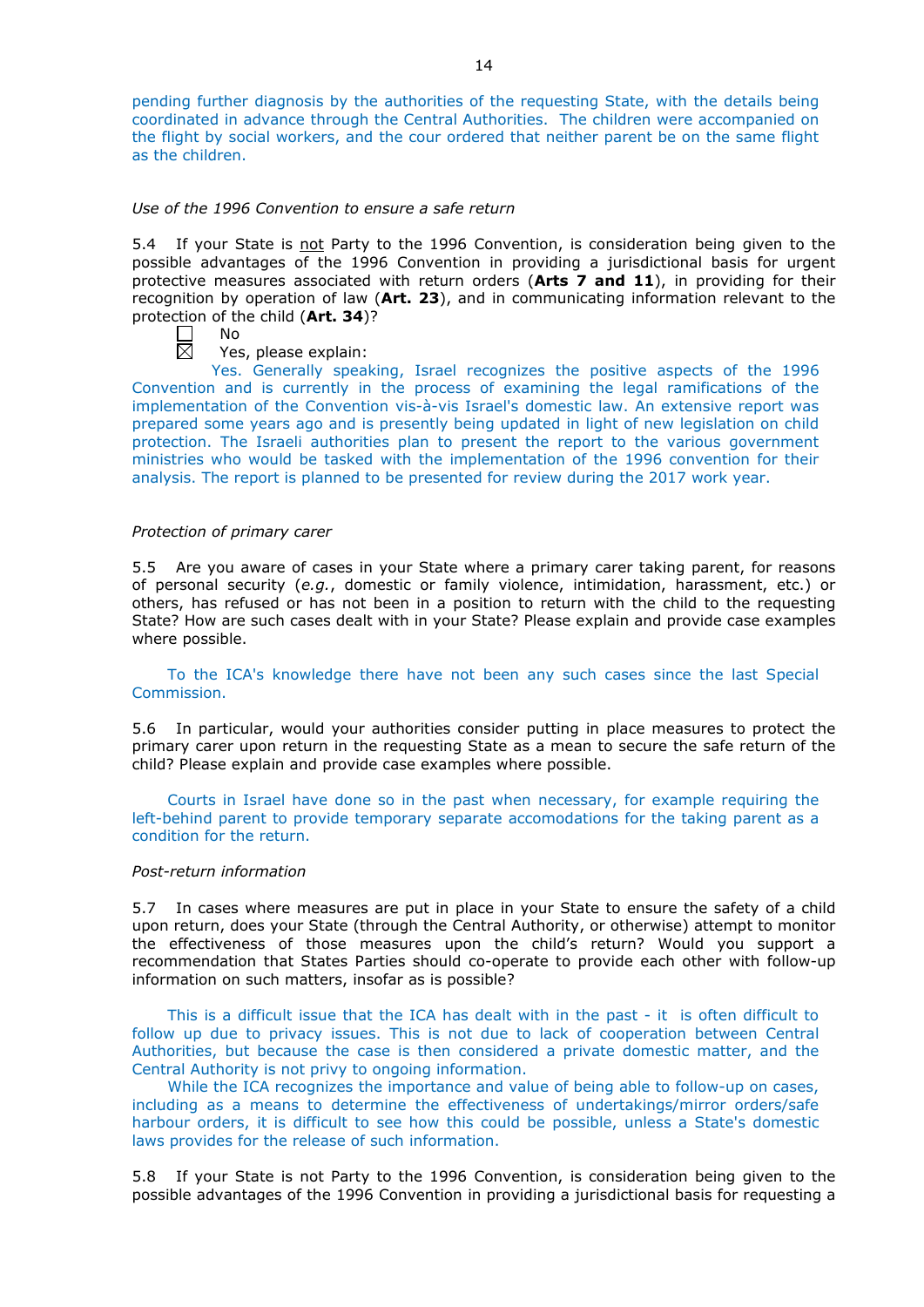report on the situation of the child upon return to the State of habitual residence (**Art. 32- (a)**)?

- $\mathcal{L}$ No  $\overline{\boxtimes}$ 
	- Yes, please explain:

Consideration is being given to the advantages of the 1996 Convention. In addition, it would be a very useful learning tool for determining whether the child is being sufficiently protected after his return to his country of habitual residence.

## **6. Voluntary agreements and mediation**

6.1 How does your Central Authority (either directly or through any intermediary) take, or is it considering taking, appropriate steps under **Article 7-(c)** to secure the voluntary return of the child or to bring about an amicable resolution of the issues? Please explain:

In incoming applications, unless the left-behind parent is concerned that the taking parent is a flight-risk, the ICA will write to the taking parent to explore the possibility of a voluntary return. It further makes the taking parent aware that the left behind parent may choose to proceed under the Hague Convention in the event that an amicable resolution cannot be reached.

6.2 In what ways have you used the "Guide to Good Practice on Mediation"12 for the purpose of implementing the 1980 Convention in your State? Please explain:

While the ICA itself does not conduct formal mediation, it does try to assist parties, when possible, to resolve their matters amicably, in accordance with the principles in the Guide.

6.3 Has your State considered or is it in the process of considering the establishment of a Central Contact Point for international family mediation to facilitate access to information on available mediation services and related issues for cross-border family disputes involving children, or has this task been entrusted to the Central Authority?<sup>13</sup> No. please explain:

No, please explain:

At this point there is no formal Central Contact Point - the ICA will provide information on mediation services available.

Yes, please explain:

Please insert text here

### **7. Preventive measures**

7.1 Has your State taken steps to advance the development of a travel form under the auspices of the International Civil Aviation Organisation?14

 $\boxtimes$ No

П

 $\Box$ 

Yes, please describe: Please insert text here

7.2 Regardless of whether the International Civil Aviation Organisation adds the development of a travel form to its work programme, would your State support the development of a non-mandatory model travel form under the auspices of the Hague Conference?

Yes

<u>.</u>

No, please explain:

This issue is under consultation and we are not in a position to give an answer at this point.

<sup>&</sup>lt;sup>12</sup> Available on the Hague Conference website at < www.hcch.net > under "Child Abduction Section" then "Guides to Good Practice".

<sup>&</sup>lt;sup>13</sup> As it has been encouraged in the Guide to Good Practice on Mediation, Chapter 4, on "Access to Mediation". par. 114-117. See also [Conclusions and Recommendations of the 2011](https://assets.hcch.net/upload/wop/concl28sc6_e.pdf) / 2012 Special Commission (*supra.* <sub>n</sub>ote 5) at par. 61.

<sup>14</sup> See the [Conclusions and Recommendations of the 2011](https://assets.hcch.net/upload/wop/concl28sc6_e.pdf) / 2012 Special Commission (*supra.* note 5) at par. 92.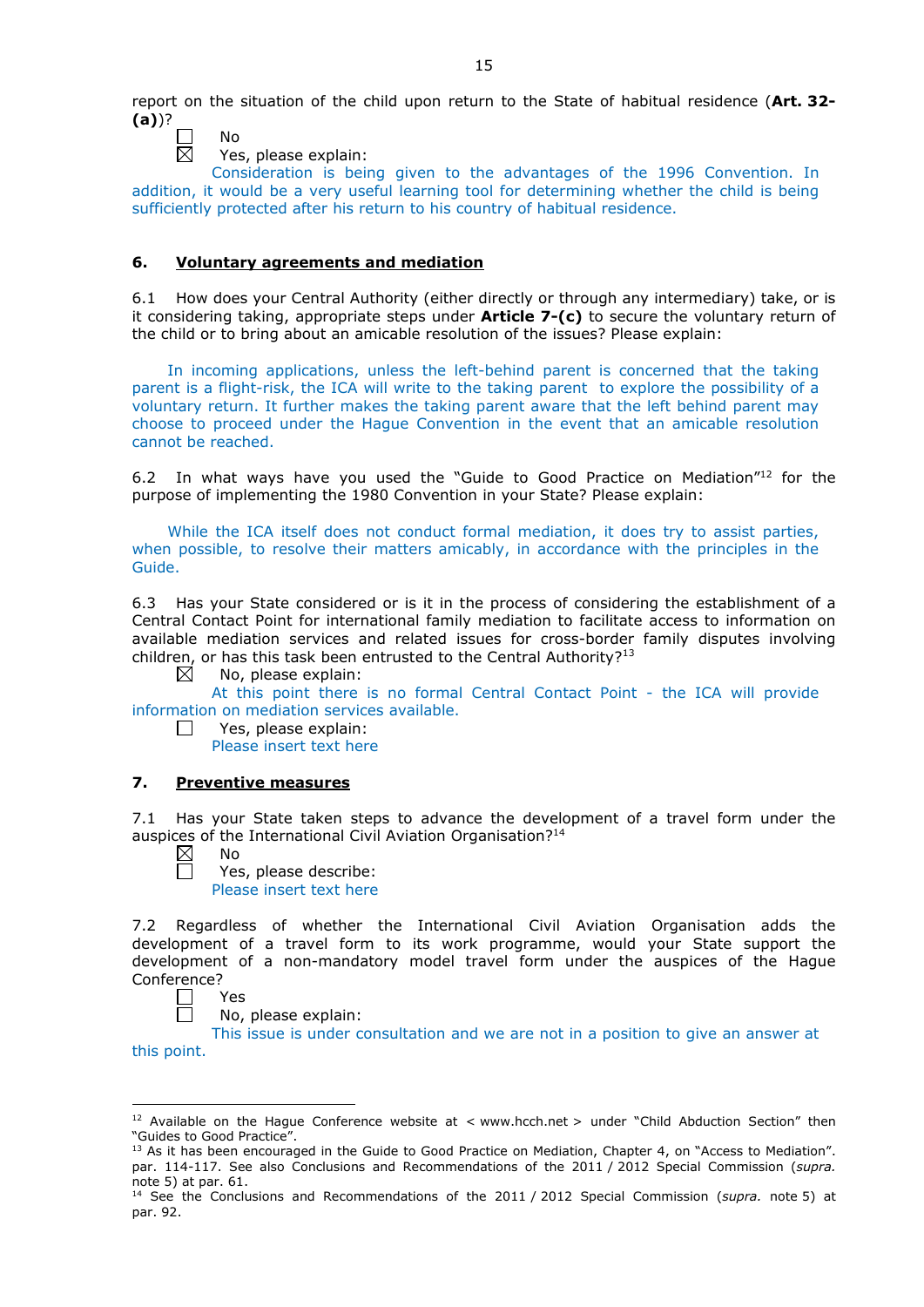### **8. The Guide to Good Practice under the 1980 Convention**

8.1 In what ways have you used the Parts of the Guide to Good Practice<sup>15</sup> to assist in implementing for the first time, or improving the practical operation of, the 1980 Convention in your State?

a. Part I on Central Authority Practice. Please explain:

The ICA's practices are consistent with the content and spirit of the Guide. In cases where new issues or challenges arise, it refers to the Guide for assistance. Further, in cases where the ICA experiences difficulties with other Central Authorities, it will refer them to the relevant sections of the Guide in the hope of soliciting effective cooperation.

## b. Part II on Implementing Measures. Please explain:

The ICA endeavours to monitor the implementation of the Convention, identify areas where difficulties are encountered and take steps to improve the operation, for example through amendments to procedural regulations, through conducting/participating in seminars or holding meetings with relevant bodies such as the judiciary, the Legal Aid Bureau, etc.

### c. Part III on Preventive Measures. Please explain:

Where possible the methods in the Guide are adapted into practice. For example, parents who contact the ICA concerning a fear of abduction are told to consult with an attorney concerning the possibility of obtaining a no-exit order from the court. Further, proposed legislation will hopefully result in more parents pursuing relocation through the courts rather than resorting to abduction.

## d. Part IV on Enforcement. Please explain:

The ICA encompasses, to the extent possible, the practices in the Guide, both in its work and in its joint work with the relevant authorities (police, social services) in endeavouring to ensure that return orders are executed as swiftly as possible.

8.2 How have you ensured that the relevant authorities in your State have been made aware of, and have had access to, the Guide to Good Practice?

The relevant authorities with whom the ICA works in implementing the Convention and executing its obligations are guided and instructed by the ICA, in accordance with the principles of the Guide to Good Practice.

8.3 Do you have any other comments about any Part of the Guide to Good Practice?

Please insert text here

### **9. Publicity and debate concerning the 1980 Convention**

9.1 Has the 1980 Convention given rise to (a) any publicity (positive or negative) in your State, or (b) any debate or discussion in your national parliament or its equivalent?<br>  $\Box$  No

No 反

Yes, please indicate the outcome of this debate or discussion, if any:

On at least two occasions, taking parents have sought to bring their cases before the Special Committee for the Rights of the Child of Israel's Parliament. In one case Israel's Supreme Court had already issued a Judgment ordering the return of the child. The other case was pending before the Supreme Court. In both situations, the ICA and/or representates of the Legislation Department of the Ministry of Justice immediately stated that due to the separation of the executive and judicial powers it was improper to discuss these cases in such a forum.

On more than one occasion a taking parent has turned to the media in order to garner public attention for their case. Unfortunately in some cases stories are published from the point of view of the taking parent without heed to the law and the provisions of the Hague Convention. In cases in which the Ministry of Justice is asked to comment, the ICAT provides clear background on the aims and provisions of the Hague Convention, although it cannot comment on the particulars of any case.

<sup>-</sup><sup>15</sup> All Parts of the Guide to Good Practice under the 1980 Convention are available on the Hague Conference website at < www.hcch.net > under "Child Abduction Section" then "Guides to Good Practice".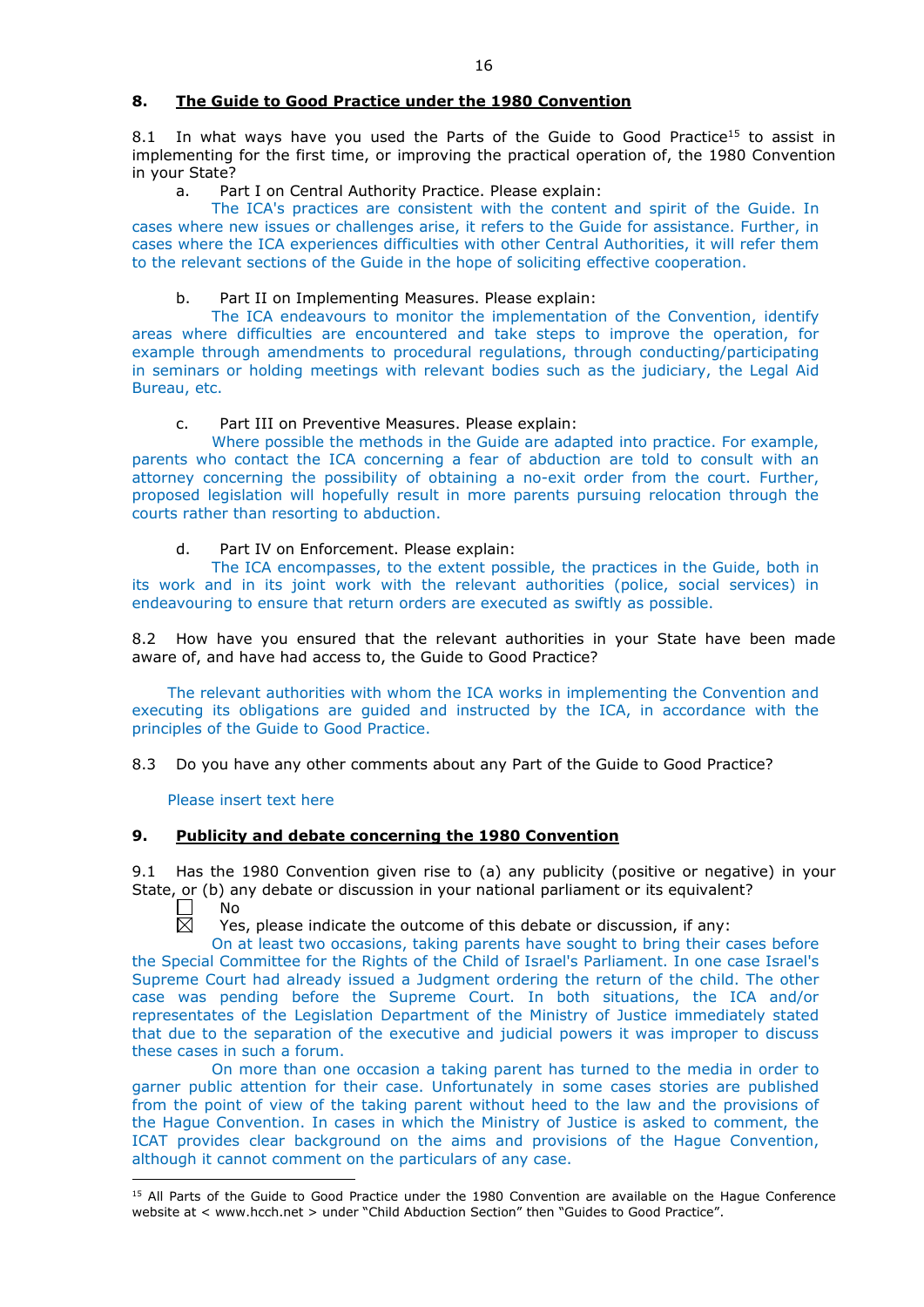9.2 By what methods does your State disseminate information to the public about the 1980 Convention?

The ICA has revised its website, with comprehensive information in Hebrew and English.

### **PART IV: TRANSFRONTIER ACCESS / CONTACT AND INTERNATIONAL FAMILY RELOCATION**

## **10. Transfrontier access / contact**<sup>16</sup>

10.1 Since the 2011 / 2012 Special Commission, have there been any significant developments in your State regarding Central Authority practices, legislation, procedural rules or case law applicable in cases of transfrontier contact / access?

-

No Yes, please explain: Please insert text here

10.2 Please indicate any important developments in your State, since the 2011 / 2012 Special Commission, in the interpretation of **Article 21** of the 1980 Convention.

### Please insert text here

10.3 What problems have you experienced, if any, as regards co-operation with other States in respect of:

a. the granting or maintaining of access rights;

One State, while providing legal representation in return cases, does not do so in access cases, therefore unless the parent can afford a private attorney s/he wil be unable to secure/enforce access rights.

Many States do not seems to have expedited procedures for securing or enforcing access rights. This causes difficulty given the international nature of these cases. For example, where a parent has been told by the custodial parent that they are refusing to send the child to the other country for an annual visit, the case cannot be heard quickly enough and the parent therefore loses the visit for that year.

b. the effective exercise of rights of access; and

In Israel's experience, often there are no real or effective sanctions for breach of access rights. Where a parent has been denied a visit, given the international nature of the case it is not possible to reschedule the visit, and the parent simply loses that visit. Further, the parent will also suffer financial losses with respect to airfare and other such expenses that were paid in anticipation of the visit.

c. the restriction or termination of access rights. Please insert text here

Please provide case examples where possible. Please insert text here

10.4 In what ways have you used the "General Principles and Guide to Good Practice on Transfrontier Contact Concerning Children"17 to assist in transfrontier contact / access cases in your State? Can you suggest any further principles of good practice?

The ICA makes efforts to help resolve cases on an amicable basis where possible.

<sup>&</sup>lt;sup>16</sup> See the [Conclusions and Recommendations](https://assets.hcch.net/upload/concl28sc5_e.pdf) of the 2006 Special Commission (*supra*. note 5) at paras 1.7.1 to 1.7.3.

<sup>17</sup> Available on the Hague Conference website at < www.hcch.net > under "Child Abduction Section" then "Guides to Good Practice".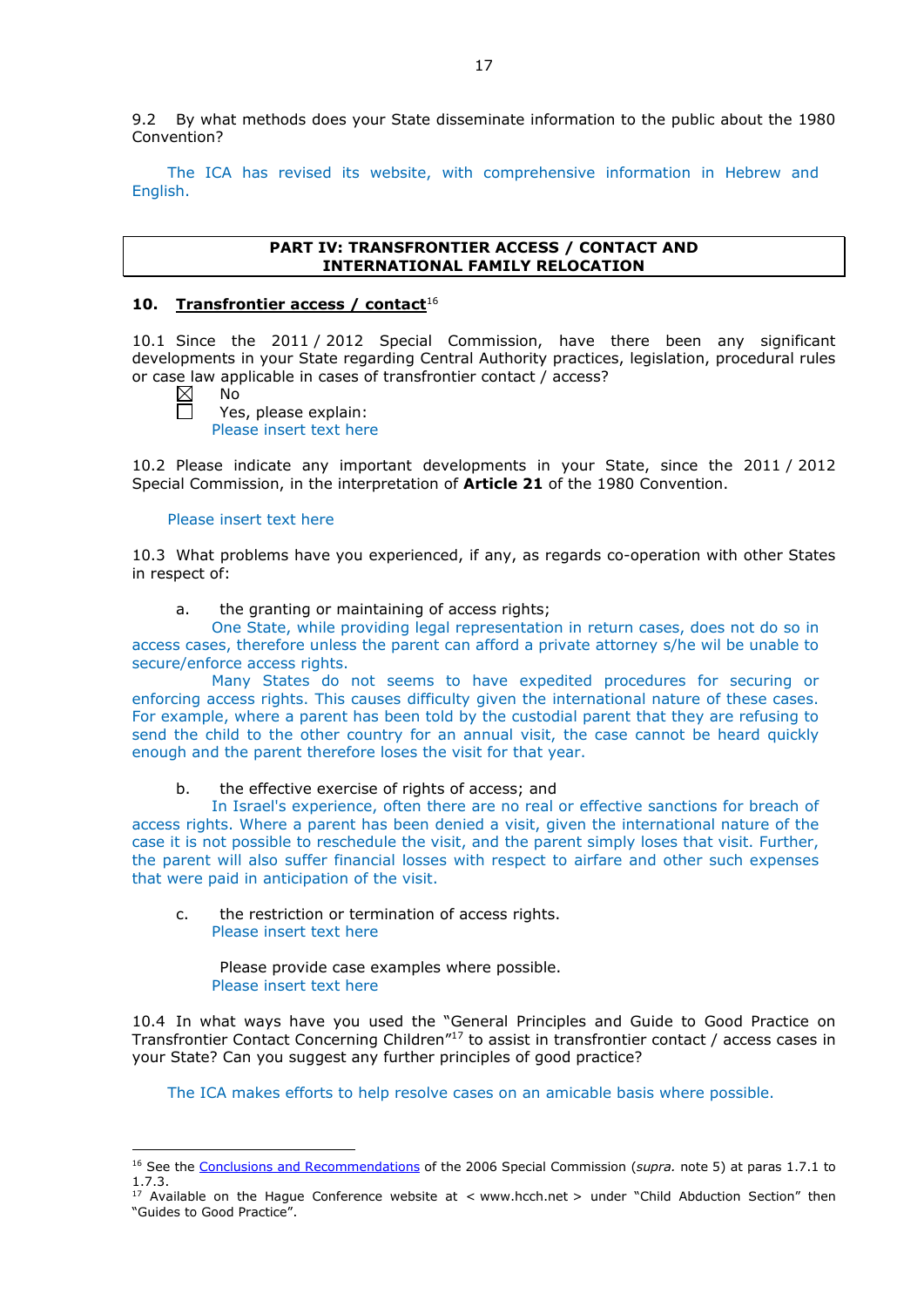## **11. International family relocation**<sup>18</sup>

11.1 Since the 2011 / 2012 Special Commission, have there been any significant developments in your State regarding the legislation, procedural rules or case law applicable to international family relocation? Where possible, please explain these developments in the legislation, procedural rules or case law:

As mentioned above, there is an ongoing public debate on the issue of parental responsibility in disputed cases. In 2014 legislation has been proposed, though not yet passed, which includes a provision rule on international family relocation. In addition, a new law is in effect as of July 2016 - the "2014 Litigation Arrangements for Family Disputes Law" that will be in force for a trial period of 3 years, making the examination of use of ADR in family law disputes mandatory both in family and religious courts. Thus a dispute regarding an international relocation would also be affected by this procedural change.

### **PART V: NON-CONVENTION CASES AND NON-CONVENTION STATES**

### **12. Non-Convention cases and non-Convention States**

12.1 Are there any States that you would particularly like to see become a State Party to the 1980 Convention? If so, what steps would you suggest could be taken to promote the Convention and encourage ratification of, or accession to, the Convention in those States? Please explain:

12.2 Are there any States which are not Parties to the 1980 Convention or not Members of the Hague Conference that you would like to see invited to the Special Commission meeting in 2017?

*The "Malta Process"*<sup>19</sup>

12.2 In relation to the "Malta Process":

a. Do you have any comment to make on the "Principles for the Establishment of Mediation Structures in the context of the Malta Process" and the accompanying Explanatory Memorandum?20

b. Have any steps been taken towards the implementation of the Malta Principles in your State and the designation of a Central Contact Point, in order to better address cross-border family disputes over children involving States that are not a Party to the 1980 and 1996 Hague Conventions?

 $\Box$ No

-

<sup>&</sup>lt;sup>18</sup> See the Conclusions and Recommendations of the 2006 Special Commission meeting at paras 1.7.4 to 1.7.5: *"*1.7.4 The Special Commission concludes that parents, before they move with their children from one country to another, should be encouraged not to take unilateral action by unlawfully removing a child but to make appropriate arrangements for access and contact preferably by agreement, particularly where one parent intends to remain behind after the move.

<sup>1.7.5</sup> The Special Commission encourages all attempts to seek to resolve differences among the legal systems so as to arrive as far as possible at a common approach and common standards as regards relocation."

<sup>&</sup>lt;sup>19</sup> The "Malta Process" is a dialogue between certain States Parties to the 1980 and 1996 Conventions and certain States which are not Parties to either Convention, with a view to securing better protection for crossborder rights of contact of parents and their children and addressing the problems posed by international abduction between the States concerned. For further information see the Hague Conference website at < www.hcch.net > under "Child Abduction Section" then "Judicial Seminars on the International Protection of Children".

<sup>20</sup> The Principles and Explanatory Memorandum were circulated to all Hague Conference Member States and all States participating in the Malta Process in November 2010. They are available on the Hague Conference website at < www.hcch.net > under "Child Abduction Section" then "Judicial Seminars on the International Protection of Children".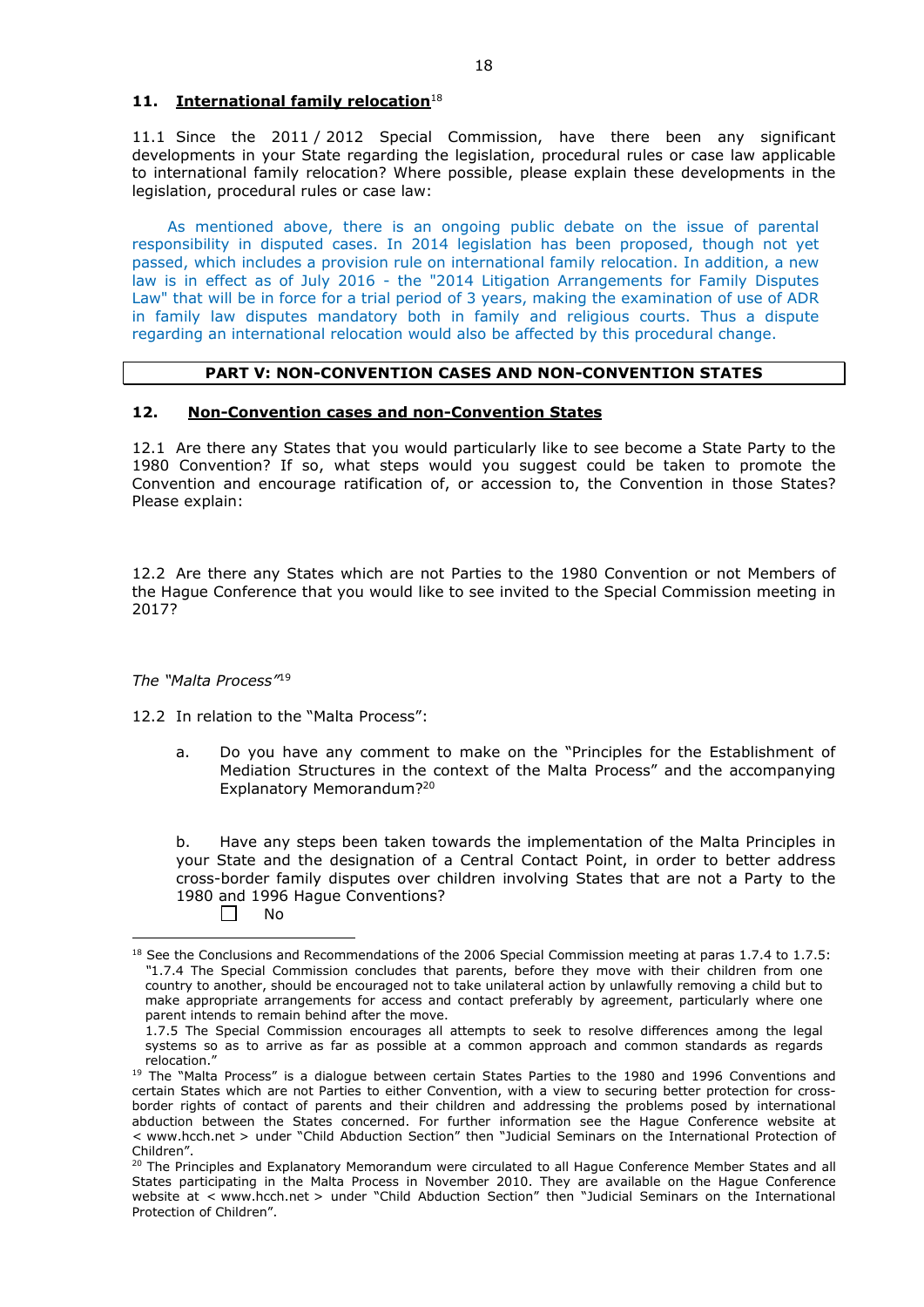Further to the recommendations agreed upon at the conclusion of Malta IV, the ICA has acknowledged that the 1980 and 1996 convention complement each other and have taken steps, domestically, to assess the possibility of acceding to the 1996 Convention by bringing the conclusions and information to the attention of the relevant governmental officials who would be instrumental in assessing the possibility of acceding to the 1996 Convention and insofar as necessary, proposing the necessary changes to domestic legislation which would allow for this.

c. What is your view as to the future of the "Malta Process"?

The ICA has a very positive view of the Malta Process as an excellent forum for ongoing discussion and development of good practices and as a platform for both Convention and non-Convention countries to come together and learn about the challenges and possible solutions available through the various instruments when handling crossborder family conflicts, taking into account the possible challenges posed by the different legal systems. The ICA strongly supports the continuation of the Malta Process as an additional process to develop and strengthen the ICA's knowledge and as a way in which to encourage the development of the necessary domestic structures.

#### **PART VI: TRAINING AND EDUCATION AND THE TOOLS, SERVICES AND SUPPORT PROVIDED BY THE PERMANENT BUREAU**

## **13. Training and education**

13.1 Can you give details of any training sessions / conferences organised in your State to support the effective functioning of the 1980 Convention, and the influence that such sessions / conferences have had?

The ICA has participated in or organized various seminars/conferences over the years in order to improve the operation of the Convention. For example a seminar was conducted by the Legal Aid Bureau at which the ICA explained the Convention, the need for expedited proceedings and the need for rapid appointment of attorneys in incoming cases where legal aid representation is necessary. As a result, attorneys are generally appointed very quickly. The ICA will further be participating in a three-day seminar through the Bar Association together with judges and private attorneys, to educate members of the Bar Association on the operation of the Hague Convention, and hopefully to recruit attorneys for a pro bono panel. In addition, the ICA participated in a seminar for Family Court judges - this allowed the ICA to stress areas or issues that it felt were crucial to bring to the attention of the judiciary. Further such activities are being planned with other key actors in the execution of the Convention such as the police, district attorneys and the court directorate.

## **14. The tools, services and support provided by the Permanent Bureau**

## *In general*

14.1 Please comment or state your reflections on the specific tools, services and support provided by the Permanent Bureau to assist with the practical operation of the 1980 and 1996 Conventions, including:

a. The Country Profile available under the Child Abduction Section.

The ICA has found this to be an extremely valuable tool and refers to it frequently in order to understand other countries' procedures and systems and to be able to explain them to left-behind parents. The ICA finds that it is crucial to be able to provide as much information as possible to LBP's, who are often very traumatized by the abduction and feel helpless. Member States should endeavour to ensure that their Profiles are updated as needed. Further, there is not always enough explanation of the legal proceedings - it is helpful to have as much information as possible.

b. INCADAT (the international child abduction database, available at < www.incadat.com >).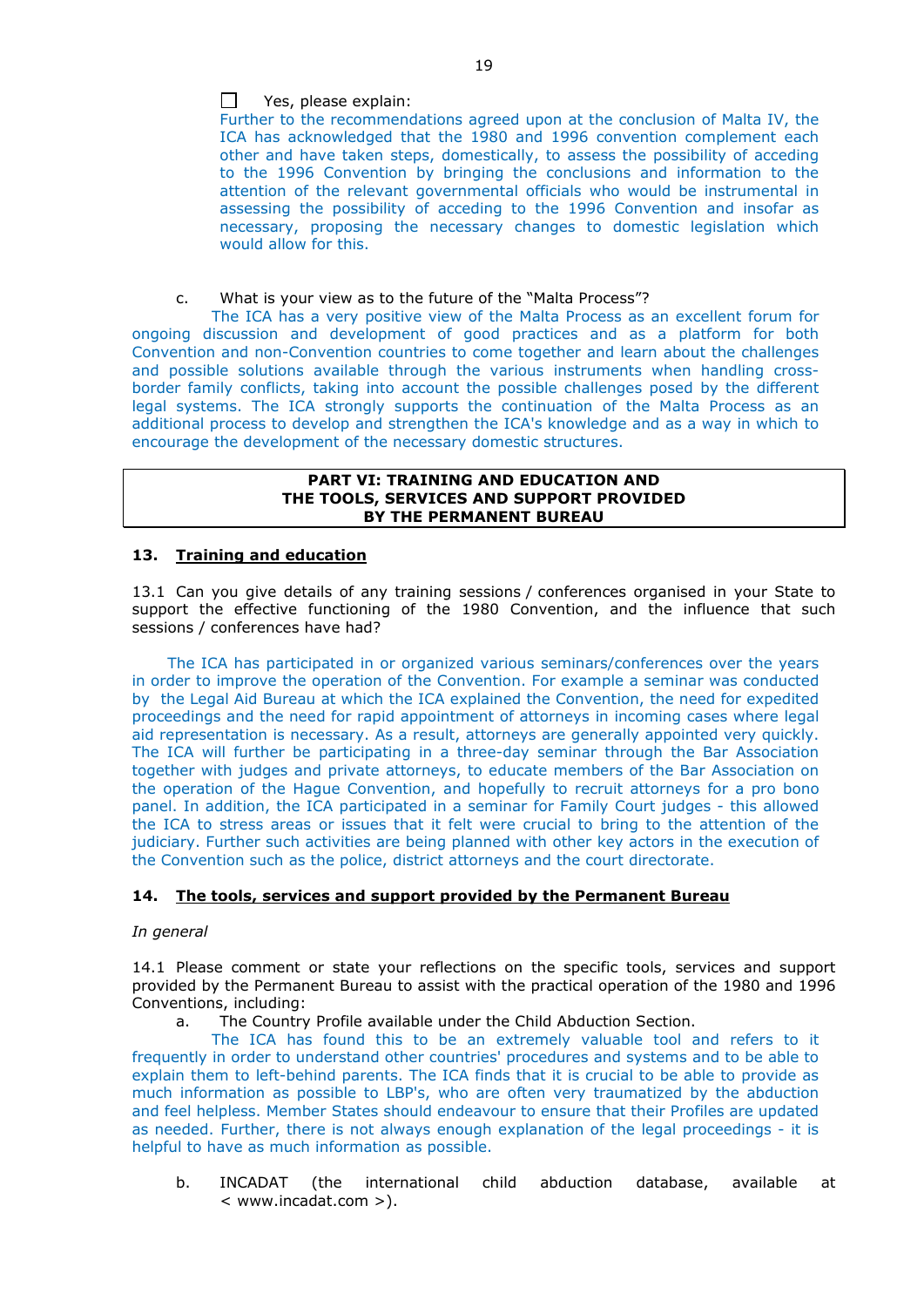INCADAT is an invaluable tool when trying to learn how certain issues under the Convention have been interpreted and adjudicated. The Israel Supreme Court has referred to INCADAT and to the section on case law analysis, for example on the issue of habitual residence. Not all States put their judgments on INCADAT, and it would be very helpful for them to do so.

- c. *The Judges' Newsletter* on International Child Protection the publication of the Hague Conference on Private International Law which is available online for free; $2^1$ The Judges' Newsletters contain valuable information and insights.
- d. The specialised "Child Abduction Section" of the Hague Conference website  $(<$  www.hcch.net >);

The ICA finds this Section to be very well organized and user-friendly, and that it contains crucial information for the operation of the Convention. The ICA uses this Section on an extremely regular basis.

e. INCASTAT (the database for the electronic collection and analysis of statistics on the 1980 Convention): 22

INCASTAT is a very useful tool in learning how the Convention is being applied in the various member States. Sometimes the data does not give an accurate picture of why a case may have proceeded a certain way. For example, if there was a lengthy delay between when a Central Authority received an application and when it was filed in court, this does not necessarily mean that it was due to a delay by the requested State - it may be that the taking parent was requested to provide further information and did not do so.

f. Providing technical assistance and training to States Parties regarding the practical operation of the 1980 and 1996 Conventions.<sup>23</sup> Such technical assistance and training may involve persons visiting the Permanent Bureau or, alternatively, may involve the Permanent Bureau organising, or providing assistance with organising, national and international judicial and other seminars and conferences concerning the Convention(s) and participating in such conferences;

This is a valuable service, and follow-up is a key factor in determining whether such parties are properly implementing the Convention.

g. Encouraging wider ratification of, or accession to, the Convention(s), including educating those unfamiliar with the Convention(s):  $24$ 

This is very crucial. It is suggested that prior to joining the Convention, potential member States must first have any necessary implementing legislation enacted and that they complete the country profile.

h. Supporting communications between Central Authorities, including maintaining their contact details updated on the HCCH website;

Prompt communication between Central Authorities is a crucial element for the successful operation of the Convention - all actions taken in this respect are most welcome.

i. Supporting communications among Hague Network Judges and between Hague Network Judges and Central Authorities, including maintaining a confidential database of up-to-date contact details of Hague Network Judges Such communications are crucial and should continue to be supported.

*Other*

<u>.</u>

<sup>&</sup>lt;sup>21</sup> Available on the Hague Conference website at < www.hcch.net > under "Child Abduction Section" and "Judges' Newsletter on International Child Protection". For some volumes of *The Judges' Newsletter*, it is possible to download individual articles as required.

<sup>&</sup>lt;sup>22</sup> Further information is available via the Hague Conference website at  $\lt$  www.hcch.net  $>$  under "Child Abduction Section" then "INCASTAT".

 $^{23}$  Such technical assistance may be provided to judges, Central Authority personnel and / or other professionals involved with the practical operation of the Convention(s).

<sup>&</sup>lt;sup>24</sup> Which again may involve State delegates and others visiting the Permanent Bureau or, alternatively, may involve the Permanent Bureau organising, or providing assistance with organising, national and international judicial and other seminars and conferences concerning the Convention(s) and participating in such conferences.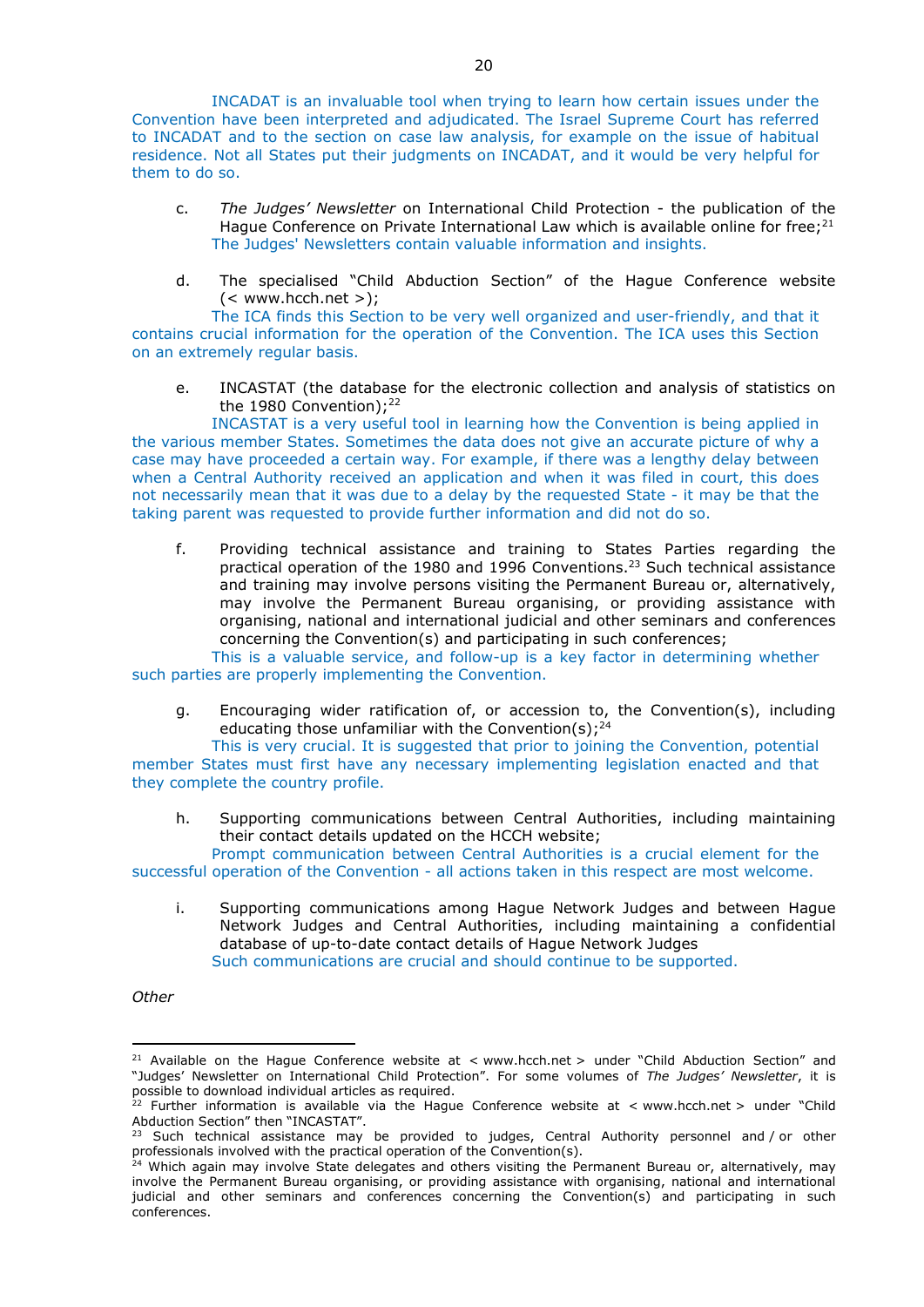- 14.2 What other measures or mechanisms would you recommend:
	- a. To improve the monitoring of the operation of the Conventions;

# Israel suggests the consideration of forums for Central Authorities to

communicate with each other, to raise difficulties that are being encountered in the operation of the Convention, and to exchange ideas and information as to how such issues have been dealt with or may be dealt with. It could be done regionally and/or a general forum for any interested Central Authorities. Possibilities for conducting such forums could be through the internet, by periodic videoconference, etc.

Israel further suggests that consideration be given to appointing additional liaison officers in other regions. The ICA has found it very beneficial in the past to be able to be in contact with the liaison officer for Latin American countries, to raise concerns or questions for which it has not been able to obtain answers, and to bring issues to the attention of the liaison officer that might be relevant to regional meetings. From the Conclusions and Recommendations of the recent Inter-American meeting of Central Authorities and Network Judges, the ICA learned that many issues that it faces vis-à-vis other countries are also being experienced in the Inter-American region. It could therefore be very beneficial to have such meetings in other regions, not only for the member States in those regions but for other States to learn how certain issues are being dealt with. Such regional meetings would greatly supplement the Special Commissions, which only take place every 4-5 years.

Israel further suggests exploring the possibility of establishing an Advisory Panel, within or under the auspices of the Permanent Bureau. In cases where contracting States are experiencing severe difficulties with the Central Authorities or judicial authorities of another contracting State, the matter could be referred to the Advisory Panel, who could then review the matter and, in appropriate cases, write a "letter of concern" to the authorities of the requested State. Such referrals would not deal with the merits of the case, but rather only with issues dealing with the operation of the Convention, for example excessive delays at the administrative or judicial level, lack of response or disregard of where judicial authorities do not respond to requests under Article 11 or 16 of the Convention.

In Israel's experience, two of the most serious issues affecting the operation of the Convention are excessive delays in judicial proceedings and difficulties in enforcement of return orders. Israel suggests that consideration be given to establishing working groups to explore these two issues and provide recommendations as to how they can be addressed. The statistical analysis that will be presented by Professor Lowe would provide an excellent basis for determining the types of delays and the States in which they are occurring, whether they are systemic, and how they can be addressed. Likewise with the issue of enforcement, a survey could be prepared with respect to delays in and/or lack of enforcement, after which recommendations could be made as to how to address these issues. Israel commends the excellent work of the Permanent Bureau in producing the Guides to Good Practice in various fields including enforcement, however it appears that some member States to not follow many of these practices, whether it be due to obstacles as a result of their internal law, or otherwise.

b. To assist States in meeting their Convention obligations; and

1) Further to Recommendations 28 and 29 of the Sixth Special Commission, Part I, in addition to new States being offered the opportunity to visit an experienced Contracting State, to gain knowledge and understanding, Israel suggests that this program be extended to a mentoring and/or assistance program. Experienced States could indicate to the Permanent Bureau their willingness to participate. New States or any States of any States wishing assistance could then contact a "mentor" for assistance. Rather than visits to the experienced State, the contact could be by telephone, by video conference, or any other rapid means.

2) Israel would propose a revision to the Modern Form for Application for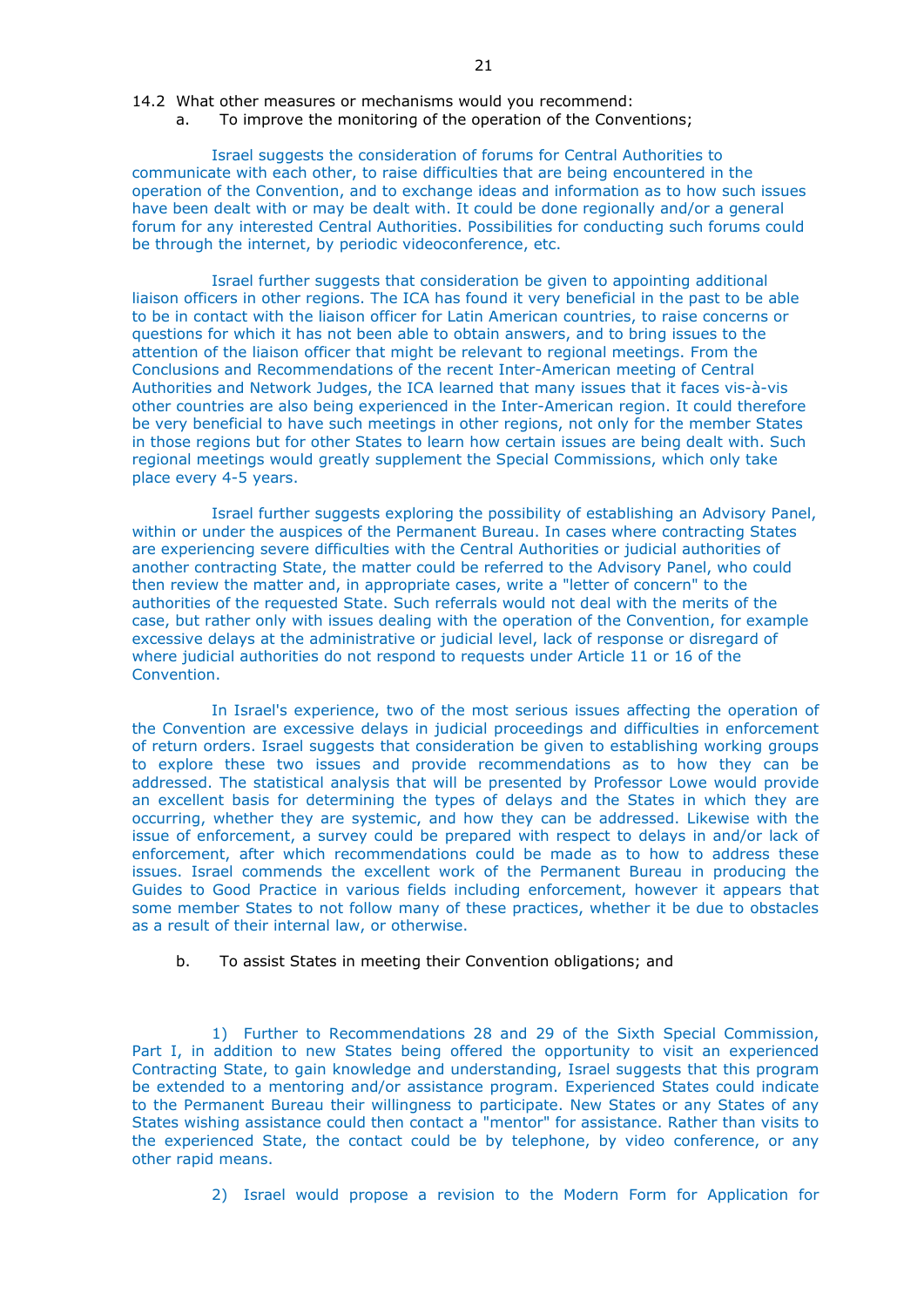Return, specifically to Paragraph V – "Factual or Legal Grounds Justifying the Request". In a number of cases Israel has received applications where this paragraph is not sufficiently detailed, and a delay is caused as it has to ask the Requesting Central Authority for details. Israel would suggest that the Factual or Legal Grounds be broken down into three parts, in accordance with Article 3 of the Convention:

a) Basis for claim that the Requesting State is the child's state of habitual residence

b) Basis for claim that the person/institution/body claiming the wrongful removal/retention had rights of custody of the law of the State of habitual residence (attach relevant law, agreement or court order)

c) Basis for claim that the person/institution/body claiming the wrongful removal/retention was actually exercising custodial rights or would have but for the removal/retention

3) With respect to the issue of enforcement of orders for return, it is suggested that courts should make such orders as detailed as possible in order to eliminate, to the extent possible, any points of contention and to ensure that the order can be executed as quickly as possible. Issues that should be addressed in the return order would include:

a) Who is to purchase the flight tickets and by what date

b) Which parent is to effect the return – if it is the taking parent there should be a provision that should that parent not comply by the set date, the left-behind parent is then entitled to come to return the children

c) Provision for the handing over of passports if necessary

d) Orders allowing police and welfare officers to assist in the execution of the order if necessary

e) Orders preventing the taking parent from leaving the jurisdiction with the children pending the execution of the return order

f) If there is a period of time between the date of the order and execution of the order, the taking parent could be required to report to the authorities in order to ensure that he has not further abducted the children

4) In some contracting States, orders for return are not enforced by the court that issued them. Rather, the left-behind parent must apply to a separate enforcement court, in which the taking parent can in effect raise the same claims in opposition that were already rejected by the court in the Hague Convention proceeding. This is a lengthy and complicated process, and not only contravenes the provisions of the Convention but defeats its very purpose. It is therefore suggested that in countries where such a system exists, such systems be re-examined to determine what steps are necessary (amendment of legislation, etc.) in order to ensure simpler and immediate execution of return orders.

5) In some contracting States, if the taking parent does not comply with the order for return, the only option available to the left-behind parent is to file a complaint with the police in that country so that criminal proceedings against that parent can be considered by the prosecution authorities. The prosecution authorities then have discretion as to whether they will institute such proceedings. The very possibility of having the prosecution authroties determine whether or not they will enforce a final order of return undermines the whole process. It is further suggested that where such systems exist, the Central Authority of the Requested State should remain actively involved in the case and be in contact with the prosecution authorities and to continue to update the Central Authority of the Requesting State.

c. To evaluate whether serious violations of Convention obligations have occurred?

Consideration might be given to establishing an advisory panel, as detailed in section 14.2.a above.